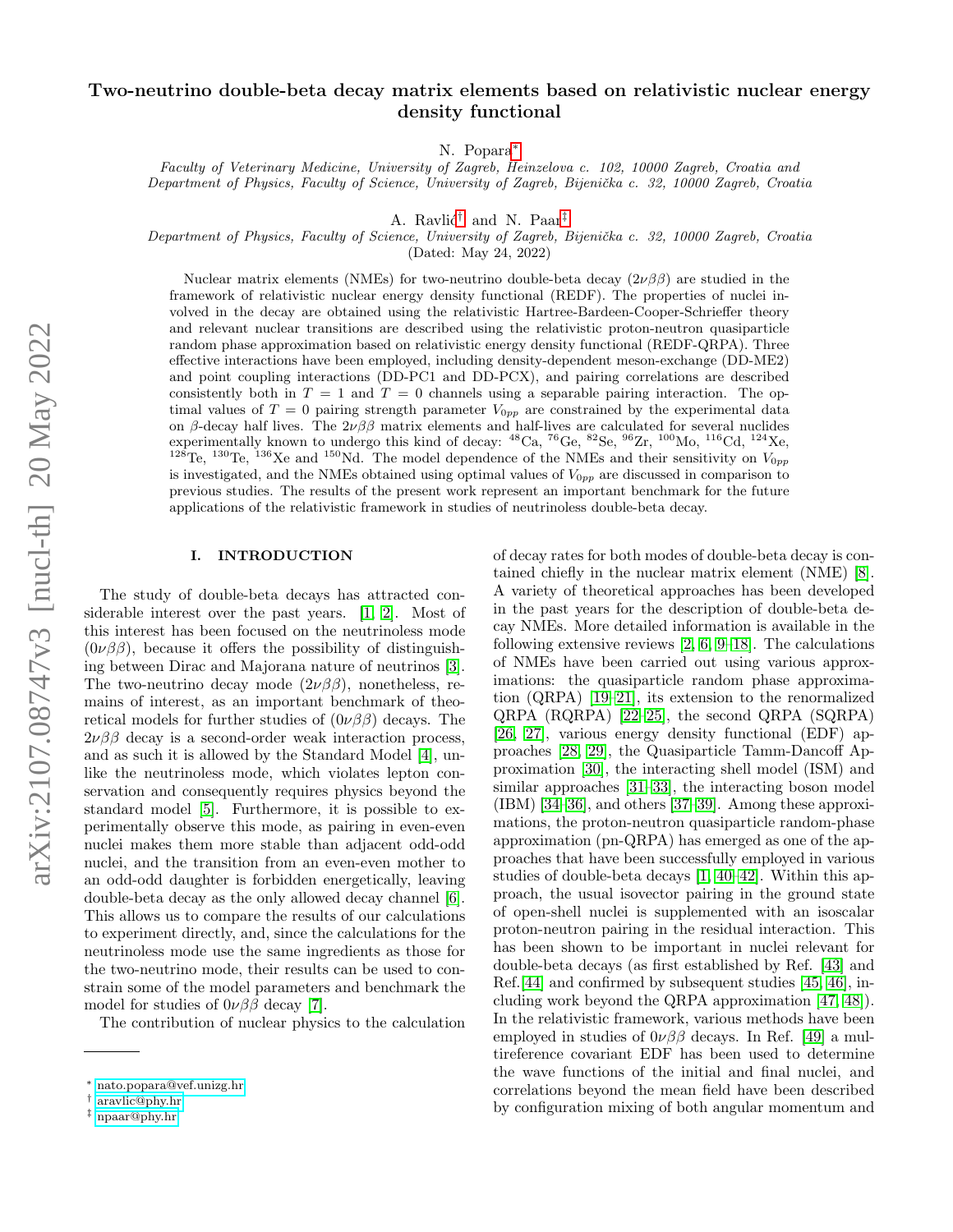particle number projected quadrupole deformed meanfield wave functions. Systematic study of  $0\nu\beta\beta$  matrix elements in the relativistic EDF approach has been reported in Ref. [\[50\]](#page-15-34), and effects of the the relativity and short-range correlations have recently been analyzed [\[51\]](#page-15-35).

The aim of this work is to establish a theory framework for the description of  $2\nu\beta\beta$  decay NMEs based on a modern relativistic nuclear energy density functional with density dependent point-coupling and meson-exchange interactions that include density dependence explicitly in the interaction vertex functions. These interactions have recently been introduced and successfully implemented in the description of nuclear excitation properties [\[52–](#page-15-36)[57\]](#page-16-0), astrophysically relevant weak interaction processes [\[58–](#page-16-1) [61\]](#page-16-2), and nuclear equation of state [\[62–](#page-16-3)[64\]](#page-16-4). In previous relativistic EDF studies  $2\nu\beta\beta$  decays have not been addressed [\[49–](#page-15-33)[51\]](#page-15-35). We note that the present theory framework includes the density dependence explicitly in the vertex functions of the meson-exchange and point coupling interactions.

When modeling various quantities in nuclear physics, it is important to assess systematic errors. As pointed out in Ref. [\[65\]](#page-16-5) the systematic error of a theoretical model may be a consequence of missing physics and/or poor modeling. Considering that in most cases the perfect model is not available, systematic errors are rather difficult to estimate. However, some insight about systematic uncertainties can be obtained from a comparative study of different theory frameworks and effective nuclear interactions. Therefore, it is important to address the problem of double beta decays both from non-relativistic and relativistic frameworks, using various formulations of energy density functionals and different parameterizations.

Since for the  $2\nu\beta\beta$  decay mode experimental data exist for a set of nuclei, the present study also allows us to benchmark the relativistic model for the future studies of  $0\nu\beta\beta$  decay. The properties of nuclei involved are described using the relativistic Hartree-Bardeen-Cooper-Schrieffer (RH-BCS) model, while relevant transitions are obtained using the proton-neutron relativistic quasiparticle random phase approximation [\[66\]](#page-16-6), that has recently been extended by including relativistic densitydependent point coupling interactions [\[67,](#page-16-7) [68\]](#page-16-8). In the following we denote this method as REDF-QRPA. Model calculations of the NMEs include various double-beta emitters:  $^{48}$ Ca,  $^{76}$ Ge,  $^{82}$ Se,  $^{96}$ Zr,  $^{100}$ Mo,  $^{116}$ Cd,  $^{124}$ Xe,  $^{128}\text{Te}$ ,  $^{130}\text{Te}$ ,  $^{136}\text{Xe}$ , and  $^{150}\text{Nd}$ . In contrast to recent studies based on the pn-QRPA, which tend to start from a "realistic" nucleon-nucleon interaction [\[69,](#page-16-9) [70\]](#page-16-10), in the present work in the particle-hole channel we use an interaction derived from a relativistic nuclear energy density functional. An important aspect of this study is that we are able to explore the model dependence of the calculated NMEs, by implementing two different types of relativistic density-dependent interactions, (i) finite range meson-exchange and (ii) point coupling interactions. Our model calculations also involve a treatment of the pairing correlations in open-shell nuclei, both at the level of the

nuclear ground state and in the residual REDF-QRPA interaction. In particular, strength of the proton-neutron pairing, that is isoscalar  $T = 0$  pairing in the residual REDF-QRPA interaction has to be constrained by using experimental data, in a similar way as already discussed in previous studies in non-relativistic frameworks [\[7\]](#page-15-6). In the present study the experimental data on single  $\beta$ - decays will be employed to constrain  $T = 0$  pairing strength parameter for applications in  $2\nu\beta\beta$  and in intended future  $0\nu\beta\beta$  matrix element calculations.

We note that in this work, that represents the first implementation of the relativistic density dependent interactions in  $2\nu\beta\beta$  decay study, some effects have not yet been taken into account, from deformation [\[71,](#page-16-11) [72\]](#page-16-12) to renormalization and gauge symmetry [\[73\]](#page-16-13) and isospin restoration [\[74,](#page-16-14) [75\]](#page-16-15). In forthcoming studies more advanced effects will be taken into account. Nonetheless we expect that the present work will describe well at least some subset of the double-beta emitters, and will provide a useful guidance for the future studies.

This article is organized as follows: in Section II we provide a theoretical overview concerning the matrix elements involved in double-beta decay and in Section III we outline the relativistic theory framework. Results are provided and discussed in Section IV, and the conclusion follows in Section V.

### II. TWO-NEUTRINO DOUBLE-BETA DECAY

Two-neutrino double-beta decay  $(2\nu\beta\beta)$  is the process whereby two neutrons in the mother nucleus are converted into protons, accompanied by the emission of two electrons and two antineutrinos,

$$
(A, Z) \to (A, Z + 2) + 2e^- + 2\bar{\nu}.
$$
 (1)

The half-life of two-neutrino double-beta decay formally depends on two matrix elements [\[76\]](#page-16-16),

$$
\frac{1}{T_{1/2}^{2\nu}} = G^{2\nu}(Q, Z)g_A^4 \left[ \mathcal{M}_{GT}^{2\nu} + \mathcal{M}_F^{2\nu} \right]^2, \tag{2}
$$

where  $\mathcal{M}_{GT}^{2\nu}$  and  $\mathcal{M}_{F}^{2\nu}$  are, respectively, the Gamow-Teller (GT) and Fermi matrix element, and  $G^{2\nu}(Q, Z)$  is a phase space factor that can be found tabulated, e.g., in Ref. [\[77\]](#page-16-17). The factor  $g_A$  is the axial-vector coupling constant.

We restrict our consideration to decays from a  $0^+$  state to a  $0^+$  state. Decays to the states of higher angular momenta, e.g.,  $2^+$ , are possible, albeit highly suppressed. Their treatment would require a computational apparatus more involved than the REDF-QRPA used in this work [\[78\]](#page-16-18). The Gamow-Teller matrix element in this case can be written as [\[18\]](#page-15-9):

<span id="page-1-0"></span>
$$
\mathcal{M}_{GT}^{2\nu} = m_e \sum_{m} \frac{\langle f | \sum_{a} \sigma_a \tau_a^- | m \rangle \langle m | \sum_{a} \sigma_a \tau_a^- | i \rangle}{E_m + \frac{Q}{2} + m_e}, \quad (3)
$$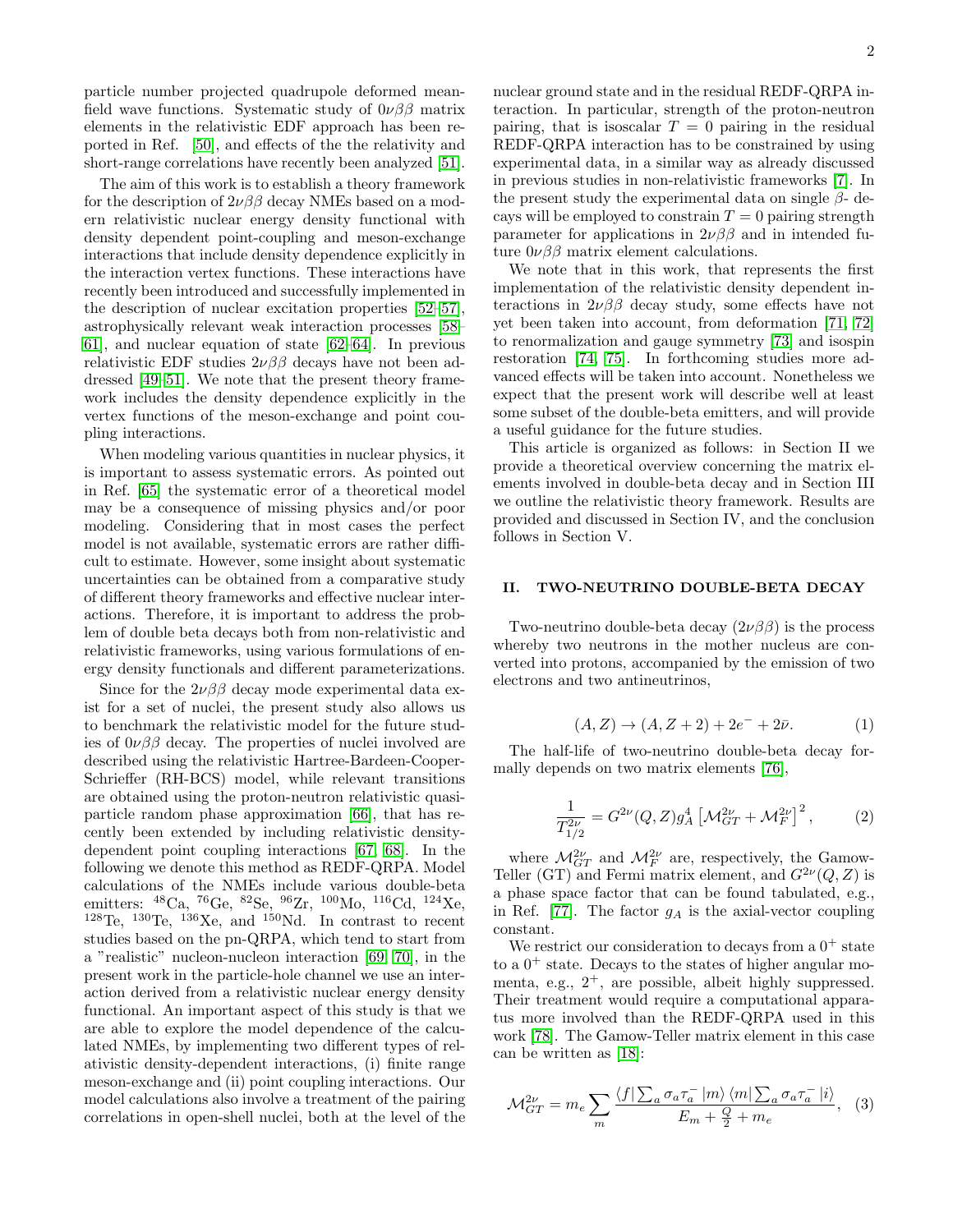where the sum goes over  $1^+$  states in the intermediate nucleus, labelled with m and having the energy  $E_m$  as measured from the ground state of the initial nucleus. The Q-value of the double-beta decay reads

$$
Q = (m_i - m_f) c^2 - 2m_e.
$$
 (4)

Note that we could have also chosen to group the factor  $g_A^2$  into the definition of the matrix element in Eq. [\(3\)](#page-1-0), in order to make the discussion about the effects of  $g_A$ and its renormalisation easier. If the two are grouped together, one obtains an effective NME  $M_{GT,eff}^{2\nu}$  that depends on the choice of the axial-vector coupling as well [\[79\]](#page-16-19). In this work, instead of the free nucleon value  $g_A = 1.26$ , we employ a quenched value  $g_A = 1.0$  that is consistent with the previous REDF-QRPA studies of  $\beta$ decay half-lives as well as electron capture rates [\[80–](#page-16-20)[82\]](#page-16-21). Thus our results for the matrix elements in Eq. [\(3\)](#page-1-0) can be directly compared with those of the effective NMEs from Ref. [\[79\]](#page-16-19). Likewise, we introduce the factor  $m_e$  (in MeV) in the definition of the nuclear matrix element to obtain dimensionless NMEs that can be compared easily to results of recent theoretical and experimental works. Otherwise the matrix elements would be in units of  $MeV^{-1}$ . In all figures and tables in this work, the REDF-QRPA results for  $M^{2\nu}_{GT}$  and  $M^{2\nu}_{GT,eff}$  are given as dimensionless.

The closure approximation is widely used in calculating  $2\nu\beta\beta$  decay. It entails the replacement of the sum over different states in the intermediary nucleus, as in Eq. [\(3\)](#page-1-0), with a form that consists of one denominator containing a suitably-chosen "average" energy  $\langle E \rangle$ :

$$
\mathcal{M}_{GT,closure}^{2\nu} = m_e \frac{\langle f | \sum_a \sigma_a \tau_a^- \sum_a \sigma_a \tau_a^- | i \rangle}{\langle E \rangle + \frac{Q}{2} + m_e}.
$$
 (5)

In this work we calculate the NMEs using the more complete approach given in Eq. [\(3\)](#page-1-0), but where relevant for the comparison with other studies we include the closure approximation as well. It can be shown that the Fermi matrix element vanishes if the same pairing interaction is consistently used at both the ground state and excitation levels in the isovector channel [\[83\]](#page-16-22). This is the case for our calculation and as such we will not show the Fermi matrix element. The REDF-QRPA is not applicable to transitions from the  $1^+$  intermediate nucleus. Therefore, although we conceive of double-beta decay as a sequence of two  $\beta^+$ ,  $\beta^-$  or electron capture decays [\[84\]](#page-16-23), in the present study we calculate  $\beta^-$  decay from the initial  $0^+$ nucleus and a  $\beta^+$  decay from the final  $0^+$  nucleus, resulting in two sets of intermediate  $1^+$  states. Explicitly, for the GT transitions the matrix element is given by:

$$
\mathcal{M}_{GT}^{2\nu} = m_e \sum_{m'm} \frac{\langle m | \sum_a \sigma_a \tau_a^- | i \rangle \langle m | m' \rangle \langle f | \sum_a \sigma_a \tau_a^- | m' \rangle}{E_m + \frac{Q}{2} + m_e} \tag{6}
$$

.

For the overlap between states belonging to different sets we take the usual prescription [\[40\]](#page-15-25):

<span id="page-2-2"></span>
$$
\langle m|m'\rangle \approx \sum_{pn} \left[ X_{pn}^m X_{pn}^{m'} - Y_{pn}^m Y_{pn}^{m'} \right],\tag{7}
$$

where the quantities X and Y are the REDF-QRPA amplitudes that will be defined in the next section. This is an approximation in cases where the initial and final states are not identical, but a reasonable one. For  ${}^{48}Ca$ , for example, we calculate the overlap between the lowest states belonging to each of the different sets of states in the intermediate nucleus to be 0.9855. Higher states in one set are more likely to have significant overlap with several states in the other, but the values of the overlaps still go from around 0.14 toward higher ones around 0.89. An alternative prescription from  $\text{Simkovic}$  [\[40\]](#page-15-25), involves additional factors proportional to occupation numbers:

<span id="page-2-3"></span>
$$
\langle m|m'\rangle \approx \sum_{pn} \left[ X_{pn}^m X_{pn}^{m'} - Y_{pn}^m Y_{pn}^{m'} \right] \tilde{u}_p \tilde{u}_n, \qquad (8)
$$

where the quantities  $\tilde{u}_{p/n}$  are defined as follows:

$$
\tilde{u}_{p/n} = u_{p/n}^m u_{p/n}^{m'} + v_{p/n}^m v_{p/n}^{m'},\tag{9}
$$

and  $u_{p/n}$ ,  $v_{p/n}$  are occupation numbers derived, in the present work, from the relativistic Hartree-BCS model (more details are given in Sec. [III\)](#page-2-0). Several effects are usually neglected in the study of  $2\nu\beta\beta$  decays, such as higher-order currents and realistic short-range correlations [\[85\]](#page-16-24), that are important in the neutrinoless case. This is due to the insensitivity of the two-neutrino NMEs to the details of the nucleon wavefunctions for low nucleon separation  $r_{12}$  [\[85\]](#page-16-24).

#### <span id="page-2-0"></span>III. RELATIVISTIC FRAMEWORK FOR 2νββ DECAY MATRIX ELEMENTS

### <span id="page-2-1"></span>A. Relativistic Hartree-BCS for the ground state description

Calculations of nuclear matrix elements for doublebeta decay often proceed starting from a realistic nucleon-nucleon potential [\[16,](#page-15-37) [86\]](#page-16-25). As mentioned in Sec. [I,](#page-0-3) other theory frameworks based on phenomenological effective interactions have also been employed, in particular, shell model and nuclear energy density functionals. In this work we introduce a framework for  $2\nu\beta\beta$  decays based on a relativistic nuclear energy density functional [\[87\]](#page-16-26). In the relativistic nuclear energy density functional (REDF) framework, the nuclear ground-state density and energy are determined by the self-consistent solution of relativistic single-nucleon Kohn-Sham equations [\[88,](#page-16-27) [89\]](#page-16-28). In the present study these equations are implemented through an interaction Lagrangian density formulated in terms of the relevant degrees of freedom. Since the REDF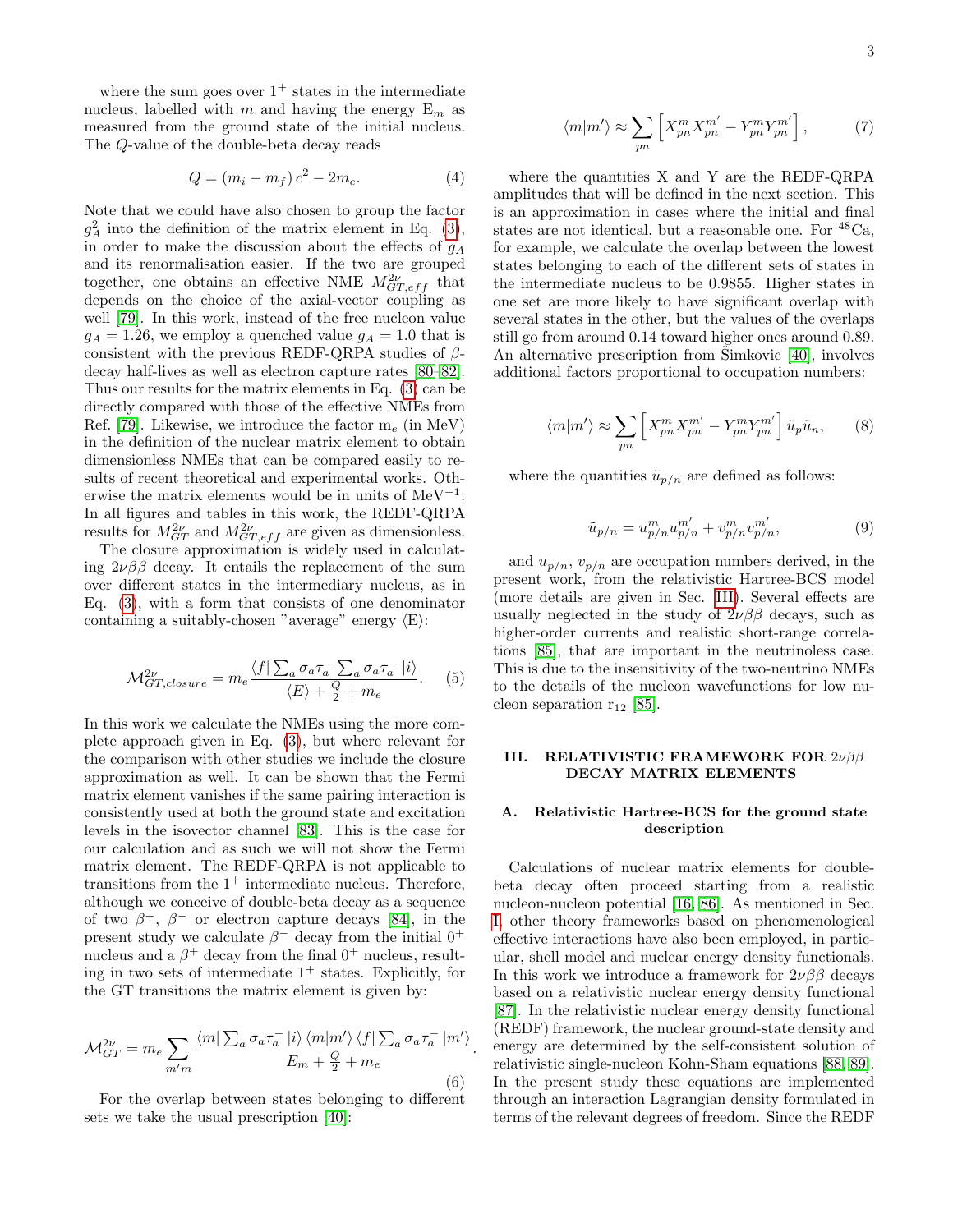#### B. Proton-neutron relativistic QRPA

has already been extensively used in many previous studies, here we give only a brief overview of the relevant foundations of this framework. Two different families of relativistic density-dependent interactions are used in this work, (i) finite range meson-exchange and (ii) point coupling interactions. In the former case, pointlike nucleons interact through the exchange of light mesons, namely  $\omega$ ,  $\rho$  and  $\sigma$  mesons, in addition to an electromagnetic interaction mediated by photons. The model is explained in detail in [\[87,](#page-16-26) [90–](#page-16-29)[93\]](#page-16-30). Meson-nucleon couplings are established as functions of the vector density, motivated by the relativistic Brueckner-Hartree-Fock calculations, but introduced through a phenomenological ansatz with parameters adjusted to the experimental data in finite nuclei [\[87\]](#page-16-26). In this work, the DD-ME2 parameterization of the density-dependent meson-exchange interaction is used [\[90\]](#page-16-29), being one of the most successful parameterizations currently used in the description of a variety of nuclear properties and astrophysically relevant processes [\[62,](#page-16-3) [94,](#page-16-31) [95\]](#page-16-32).

In the case of point coupling interactions, the effective Lagrangian contains four fermion contact interaction terms including the isoscalar-scalar, isoscalar-vector, isovector-vector and isospace-space channels, coupling of protons to the electromagnetic field, and the derivative term accounting for the leading effects of finite-range interactions necessary for a quantitative description of nuclear density distribution and radii (for more details see Refs. [\[87,](#page-16-26) [96\]](#page-16-33)). In our study of  $2\nu\beta\beta$  decays, two parameterizations of the density dependent point coupling interactions are used, DD-PC1 [\[96\]](#page-16-33), and the more recently established DD-PCX [\[97\]](#page-16-34). While the DD-PC1 interaction is adjusted to nuclear binding energies, the DD-PCX interaction is specifically adjusted both to the nuclear ground state and excitation properties, in order to constrain not only the nuclear properties but also the symmetry energy close to the saturation density, and the incompressibility of nuclear matter by using genuine observables on finite nuclei in the  $\chi^2$  minimization [\[97\]](#page-16-34).

For the description of ground state properties of openshell nuclei a unified and self-consistent treatment of mean-field and pairing correlations is needed. In this work we employ the relativistic Hartree-BCS (RH-BCS) theory [\[57,](#page-16-0) [81\]](#page-16-35) which represents a relativistic extension of the non-relativistic Hartree-Fock-BCS framework [\[98,](#page-16-36) [99\]](#page-16-37). Spherical symmetry is assumed. The pairing correlations in the ground state are described using a separable pairing force, which also includes two parameters for the pairing strength  $(G_p \text{ and } G_n)$  [\[100\]](#page-16-38). While in the RH-BCS model with DD-ME2 and DD-PC1 interactions the pairing parameterization from Ref. [\[100\]](#page-16-38) is used, the DD-PCX interaction is supplemented with its own parameterization for the separable pairing force as given in Ref. [\[97\]](#page-16-34). Within the RH-BCS model, the isoscalar pairing is not included, i.e., no proton-neutron mixing is considered.

Charge-exchange transitions between the states in nuclides involved in  $2\nu\beta\beta$  decay are described in the framework of the proton-neutron relativistic quasiparticle random phase approximation (REDF-QRPA). An introduction to the charge-exchange QRPA (or protonneutron QRPA, pn-QRPA) calculations can be found in Refs. [\[101,](#page-16-39) [102\]](#page-16-40), while in the relativistic framework it has been introduced in Refs. [\[66,](#page-16-6) [103\]](#page-16-41). The residual REDF-QRPA interaction is derived from the relativistic formulation of the effective Lagrangian density, and throughout the calculation of the QRPA matrix elements, the Dirac wave functions from the RH-BCS model, including both large and small components are systematically included. In addition, the transition operators are also extended for their implementation in the relativistic framework. More details on the relativistic QRPA are given in Refs. [\[66,](#page-16-6) [94,](#page-16-31) [103–](#page-16-41)[105\]](#page-16-42). Here we give only a brief overview of the REDF-QRPA adopted for the purpose of the study of  $2\nu\beta\beta$  decay. The states in the intermediate  $(Z + 1, N - 1)$  nucleus are REDF-QRPA phonons:

$$
|m\rangle = \sum_{pn} \left[ X_{pn} a_p^{\dagger} a_n^{\dagger} - Y_{pn} a_n a_p \right] |QRPA\rangle, \qquad (10)
$$

where the creation operators  $a_n^{\dagger}$  $p(n)$  create a proton(neutron) state in an orbital labeled  $p(n)$ , and quantities  $X$  and  $Y$  are, as noted earlier, the REDF-QRPA amplitudes.  $|QRPA\rangle$  denotes the QRPA vacuum, which we take to be the ground state (see Sec[.III A\)](#page-2-1). By linearizing the time-dependent RH-BCS equations in chargeexchange external field, the charge-exhange QRPA equations are obtained [\[78\]](#page-16-18):

$$
\begin{pmatrix} A & B \\ -B^* & -A^* \end{pmatrix} \begin{pmatrix} X(J) \\ Y(J) \end{pmatrix} = \omega_k \begin{pmatrix} X(J) \\ Y(J) \end{pmatrix}, \qquad (11)
$$

where the REDF-QRPA matrices  $A$  and  $B$  are defined as

$$
A_{pnp'n'}(J) = (E_p + E_n) \delta_{pp'} \delta_{nn'}
$$
  
+  $(u_p u_{p'} u_n u_{n'} + v_p v_{p'} v_n v_{n'}) \langle pn J | V | p'n' J \rangle$   
+  $(u_p v_{p'} u_n v_{n'} + v_p u_{p'} v_n u_{n'}) \langle pn^{-1} J | V_{res} | p'n'^{-1} J \rangle$ , (12)

and

$$
B_{pnp'n'}(J) = (u_p u_{p'} v_n v_{n'} + v_p v_{p'} u_n u_{n'}) \langle pnJ| V | p'n'J \rangle + (u_p v_{p'} v_n u_{n'} + v_p u_{p'} u_n v_{n'}) \langle pn^{-1} J| V_{res} | p'n'^{-1} J \rangle ,
$$
\n(13)

where  $V_{res}$  is the residual interaction derived from the relativistic nuclear energy density functional, while V includes the pairing interaction in the QRPA [\[66,](#page-16-6) [67\]](#page-16-7),  $u_{p(n)}, v_{p(n)}$  being proton(neutron) RH-BCS amplitudes. The residual interaction  $V_{res}$  is derived from the same effective meson-exchange or point coupling interaction as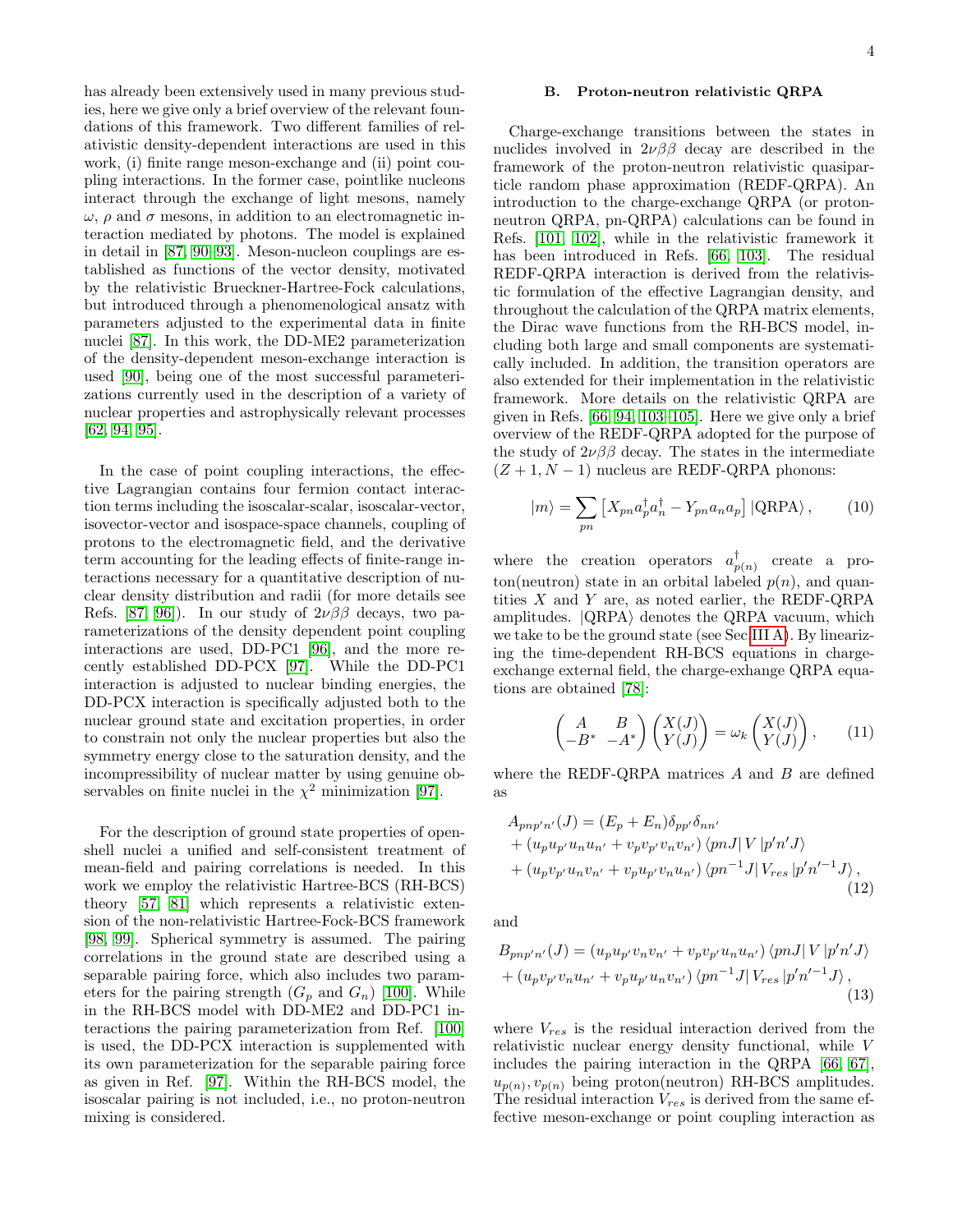used in the ground state calculations (see Sec. [III A](#page-2-1) ). In addition, the pseudovector interaction channel is also included, and its strength parameter has been previously constrained to the experimental data on Gamow-Teller resonance in <sup>208</sup>Pb [\[66,](#page-16-6) [67,](#page-16-7) [94\]](#page-16-31).

The REDF-QRPA equations include both the isovector  $(T = 1)$  and isoscalar  $(T = 0)$  pairing channels, described by the separable interaction [\[67,](#page-16-7) [68,](#page-16-8) [100\]](#page-16-38),

$$
V^{pn}(r_1, r_2) = -fG\delta(\mathbf{R} - \mathbf{R}')P(r)P(r')(1 - P^r P^{\sigma} P^{\tau}),
$$
\n(14)

where the projectors  $P^{r,\sigma,\tau}$  are defined as usual, G is the overall interaction strength,  $R$  and  $r$  are center of mass and relative coordinates respectively, and  $P(r)$  is defined as:

$$
P(r) = \frac{1}{(4\pi a^2)^{3/2} e^{-\frac{r^2}{2a^2}}}.
$$
\n(15)

The overall strength in the pairing channel is multiplied by a dimensionless factor  $f$  defined as

$$
f = \begin{cases} 1, & T = 1, S = 0, \\ V_{0pp}, & T = 0, S = 1, \\ 0, & \text{otherwise,} \end{cases}
$$
 (16)

where  $V_{0pp}$  represents the isoscalar pairing strength. For  $T = 1$  channel, the same separable pairing interaction is used as in the RH-BCS model (see Sec. [III A\)](#page-2-1). The strength parameters  $G_{p(n)}$  for protons(neutrons) and the width *a* are defined in Ref. [\[106\]](#page-16-43), but other parameterizations also exist, e.g., the one constrained with the DD-PCX interaction [\[97\]](#page-16-34). For  $T = 0$  channel, the pairing strength parameter  $V_{0pp}$  has to be constrained at the level of REDF-QRPA, e.g., by using experimental data on Gamow-Teller transitions or  $\beta$ -decays. In our treatment of  $2\nu\beta\beta$  decay, this allows us to explore the dependence of the NME on the pairing strength parameter  $V_{0pp}$ , showing the variation in the possible values for the matrix elements. However, to provide predictions on  $2\nu\beta\beta$  decay matrix elements, in this work  $V_{0pp}$  is also constrained by the experimental data on single  $\beta$ -decay half-lives (Sec. [III C\)](#page-4-0).

The transition matrix elements necessary for  $2\nu\beta\beta$ NME in Eq. [\(3\)](#page-1-0) are given by following expressions [\[43\]](#page-15-27),

$$
\langle i| \sum_{a} \sigma_{a} \tau_{a}^{-} |m \rangle
$$
  
= 
$$
\sum_{pn} \langle p| |\sigma| |n \rangle \left[ u_{p} v_{n} X_{pn}^{m} + v_{p} u_{n} Y_{pn}^{m} \right]
$$
 (17)

$$
\langle m | \sum_{a} \sigma_{a} \tau_{a}^{+} | f \rangle =
$$
  

$$
\sum_{pn} \langle p | |\sigma| | n \rangle \left[ v_{p} u_{n} X_{pn}^{m} + u_{p} v_{n} Y_{pn}^{m} \right].
$$
 (18)

Here, the terms next to the  $X$  and  $Y$  amplitudes represent particle-type and hole-type one-quasi-particle transitions, respectively [\[78\]](#page-16-18).

<span id="page-4-2"></span>TABLE I. The fit parameters for the  $T = 0$  pairing strength functional form in Eq. [\(19\)](#page-4-1) obtained from the optimization on β-decay half-lives for the models with DD-PCX, DD-PC1 and DD-ME2 interactions

|                | DD-ME2          | DD-PC1          | DD-PCX          |
|----------------|-----------------|-----------------|-----------------|
| V <sub>1</sub> | $0.574 + 0.338$ | $0.522 + 0.407$ | $0.592 + 0.366$ |
| V <sub>2</sub> | $2.301 + 1.422$ | $3.092 + 1.768$ | $2.321 + 1.559$ |

### <span id="page-4-0"></span>C. Determination of the isoscalar pairing strength

In order to constrain the isoscalar  $(T = 0)$  pairing strength  $V_{0pp}$  we use similar approach as suggested in Refs. [\[80,](#page-16-20) [81,](#page-16-35) [107\]](#page-16-44), namely  $V_{0pp}$  is determined from the global fit of  $\beta$ -decay half-lives to experimental data. We have used even-even nuclei in the range  $8 \leq Z \leq 82$  for which experimental data on  $\beta$ -decay half-lives is available, where  $V_{0pp}$  has the effect in the relative change of half-lives  $T_{1/2}$  by more than 20%, and whose half-lives are  $\langle 10^3 \text{ s.} \rangle$  In this way we have additionally optimized the fitting procedure, because too long half-lives may be challenging for quantitative description within the QRPA method [\[80\]](#page-16-20). Since the isoscalar pairing strength  $V_{0pp}$ shows isotopic dependence [\[80\]](#page-16-20), in the fitting procedure we use a functional form,

<span id="page-4-1"></span>
$$
V_{0pp} = V_1 + V_2 \left(\frac{N-Z}{A}\right) \tag{19}
$$

that appears to provide a comparable quality of the fit to  $\beta$ -decay half-lives to other previously used functional forms [\[80\]](#page-16-20). The  $\beta$ -decay half-lives are calculated using the REDF-QRPA as described in Ref. [\[81\]](#page-16-35), including both allowed and first-forbidden transitions. We have used the same quenched value of axial-coupling  $g_A = 1.0$ as in this work. The fitting procedure determines  $V_{0pp}$ which reproduces the experimental  $\beta$ -decay half-lives. Here we note that only those  $V_{0pp}$  which yield real solutions of the QRPA equation should be included in the fit to the proposed ansatz. Using models with DD-ME2, DD-PC1 and DD-PCX interactions, the obtained average values of the fitted parameters  $V_1$  and  $V_2$  as well as 1σ−uncertainties are given in Tab. [I.](#page-4-2) This results in rather narrow range of values for the isoscalar pairing strength  $V_{0pp}$  for the set of nuclei considered in  $2\nu\beta\beta$  decay study in this work. The respective values for  $V_{0pp}$ with the uncertainties are given in Tab. [II.](#page-5-0) In the following Section we refer to *optimal*  $V_{0pp}$  when using the values from Tab. [II.](#page-5-0) We note that most of the  $V_{0pp}$  values are close to 1.0, meaning the strengths of the isoscalar and isovector pairing are very similar, which in turns points to a "soft" breaking of spin-isospin SU(4) symmetry in present calculations.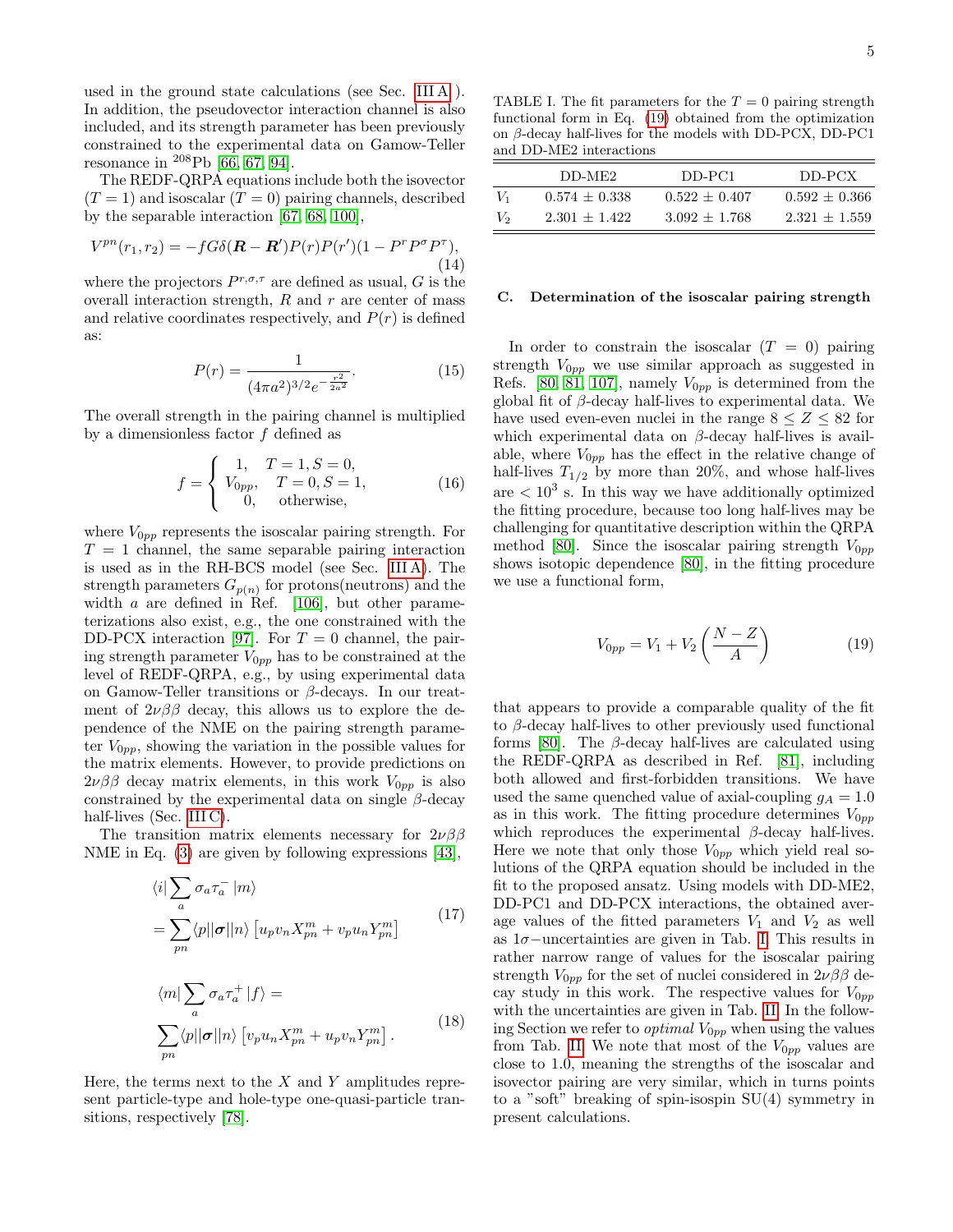<span id="page-5-0"></span>TABLE II. Optimal values of the  $T = 0$  pairing strength parameter  $V_{0pp}$  constrained from the β-decay half lives.

|                       |                 | $V_{0pp}$       |                 |
|-----------------------|-----------------|-----------------|-----------------|
|                       | $DD-ME2$        | $DD-PC1$        | $DD-PCX$        |
| $48$ Ca               | $0.98 + 0.12$   | $1.04 \pm 0.12$ | $0.96 \pm 0.11$ |
| $^{76}{\rm Ge}$       | $0.96 \pm 0.13$ | $1.01 + 0.14$   | $0.94 + 0.12$   |
| $^{82}{\rm Se}$       | $0.99 \pm 0.11$ | $1.05 \pm 0.12$ | $0.97 + 0.10$   |
| $^{96}{\rm Zr}$       | $0.98 \pm 0.12$ | $1.04 + 0.12$   | $0.96 \pm 0.11$ |
| 100 <sub>Mo</sub>     | $0.96 \pm 0.13$ | $1.02 \pm 0.13$ | $0.94 \pm 0.12$ |
| ${}^{116}\text{Cd}$   | $0.99 \pm 0.11$ | $1.06 + 0.11$   | $0.97 + 0.10$   |
| $^{124}$ Xe           | $0.89 \pm 0.17$ | $0.92 \pm 0.18$ | $0.87 \pm 0.16$ |
| $^{128}\mathrm{Te}$   | $1.07 \pm 0.07$ | $1.16 \pm 0.07$ | $1.05 \pm 0.07$ |
| $130$ Te              | $1.03 \pm 0.09$ | $1.10 \pm 0.09$ | $1.01 \pm 0.08$ |
| $^{136}\mathrm{Xe}$   | $1.06 \pm 0.08$ | $1.14 + 0.08$   | $1.03 \pm 0.07$ |
| ${}^{150}\mathrm{Nd}$ | $1.06 \pm 0.08$ | $1.14 \pm 0.08$ | $1.03 \pm 0.07$ |

#### IV. RESULTS AND DISCUSSION

By employing the framework of a relativistic theory for nuclear properties and transitions as outlined in the previous sections, we have performed calculations of the  $2\nu\beta\beta$  decay matrix elements. In the first step, the RH-BCS model [\[87\]](#page-16-26) has been used to describe the ground state properties of the initial and final nuclei involved in the decay. The RH-BCS model is formulated in the harmonic oscillator basis and we restrict calculations to 20 oscillator shells both for protons and neutrons. The single-particle wave functions and the corresponding occupation probabilities in the RH-BCS quasiparticle basis are used in the REDF-QRPA to describe Gamow-Teller (GT) transitions involved in the  $2\nu\beta\beta$  decay. The REDF-QRPA calculations are performed in two steps, for beta minus (plus) matrix elements for decays from the initial (final) nucleus to the intermediate nucleus, which are then used to calculate the  $2\nu\beta\beta$  decay NME. All the other quantities that appear in the calculations, including the energies of the intermediate states and the Q-values, are also taken self-consistently from the RH-BCS and REDF-QRPA calculations. In order to assess the information on the model dependence of the  $2\nu\beta\beta$  decay NME, three relativistic energy density functionals are used in the study, including the density-dependent meson-exchange interaction with the DD-ME2 parameterization [\[90\]](#page-16-29), and density dependent point coupling interactions DD-PC1 [\[96\]](#page-16-33), and the more recently established DD-PCX [\[97\]](#page-16-34). One of the open questions in the description of double-beta decays is the problem of quenching of the axial-vector coupling constant  $g_A$ , that has attracted attention in many recent studies, e.g. see Refs. [\[2,](#page-15-1) [7\]](#page-15-6). As has already been mentioned above,  $g_A = 1.0$  is systematically used in the present study.

Throughout this section we provide the absolute values of the  $2\nu\beta\beta$  decay matrix elements, since only the squares of their absolute values have physical significance.

The REDF-QRPA calculations are first performed to set the cut-off energy for the quasiparticle pairs that compose the configuration space. To all relevant configurations, a convergence test is performed in order to restrict the maximal two-quasiparticle energy with the condition that the value of the NME converges with increasing energy. We illustrate the convergence of the NME values in Fig. [1](#page-5-1) for the case of  $48Ca$ , where the matrix elements are shown as a function of the maximal protonneutron two-quasiparticle energy  $E_{2qp}^{max}$ . The DD-ME2 effective interaction is used for this demonstration. The Gamow-Teller (GT) transitions are considered. One can observe that the NMEs converge with high accuracy at two-quasiparticle energy  $E_{2qp}^{max} \approx 100$  MeV.



<span id="page-5-1"></span>FIG. 1. The NMEs for  $2\nu\beta\beta$  decay based on Gamow-Teller transitions, shown as a function of the maximal twoquasiparticle energy. The DD-ME2 interaction is used in calculations. Matrix elements are dimensionless.

Insight into the contributions of various states to the final NMEs can be obtained from the running sum, that includes the sum of all contributions to the matrix element up to a specific maximal excitation energy in the intermediate nucleus [\[108\]](#page-16-45) which we denote as  $E_{exc}$  in the following discussion.

Figures [2](#page-6-0) and [3](#page-6-1) show the respective running sums for the Gamow-Teller double-beta decay transitions for <sup>48</sup>Ca and <sup>76</sup>Ge, displayed as functions of  $E_{exc}$ . The sums are taken at two values of the  $T = 0$  pairing strength parameter,  $V_{0pp} = 0$ , representing a situation where isoscalar pairing vanishes, and the optimal values  $V_{0pp} = 0.98$  and 0.96 for  $^{48}$ Ca and  $^{76}$ Ge, respectively. One can observe that for <sup>48</sup>Ca the hypothesis of single state dominance [\[109\]](#page-16-46) holds in the REDF-QRPA calculations, i.e., most of the contribution to the NMEs mainly comes from a single low-lying state in the intermediate nucleus. For <sup>76</sup>Ge, many states contribute to  $M_{GT}$  up to 20 MeV, and in some cases destructive interference in their contribu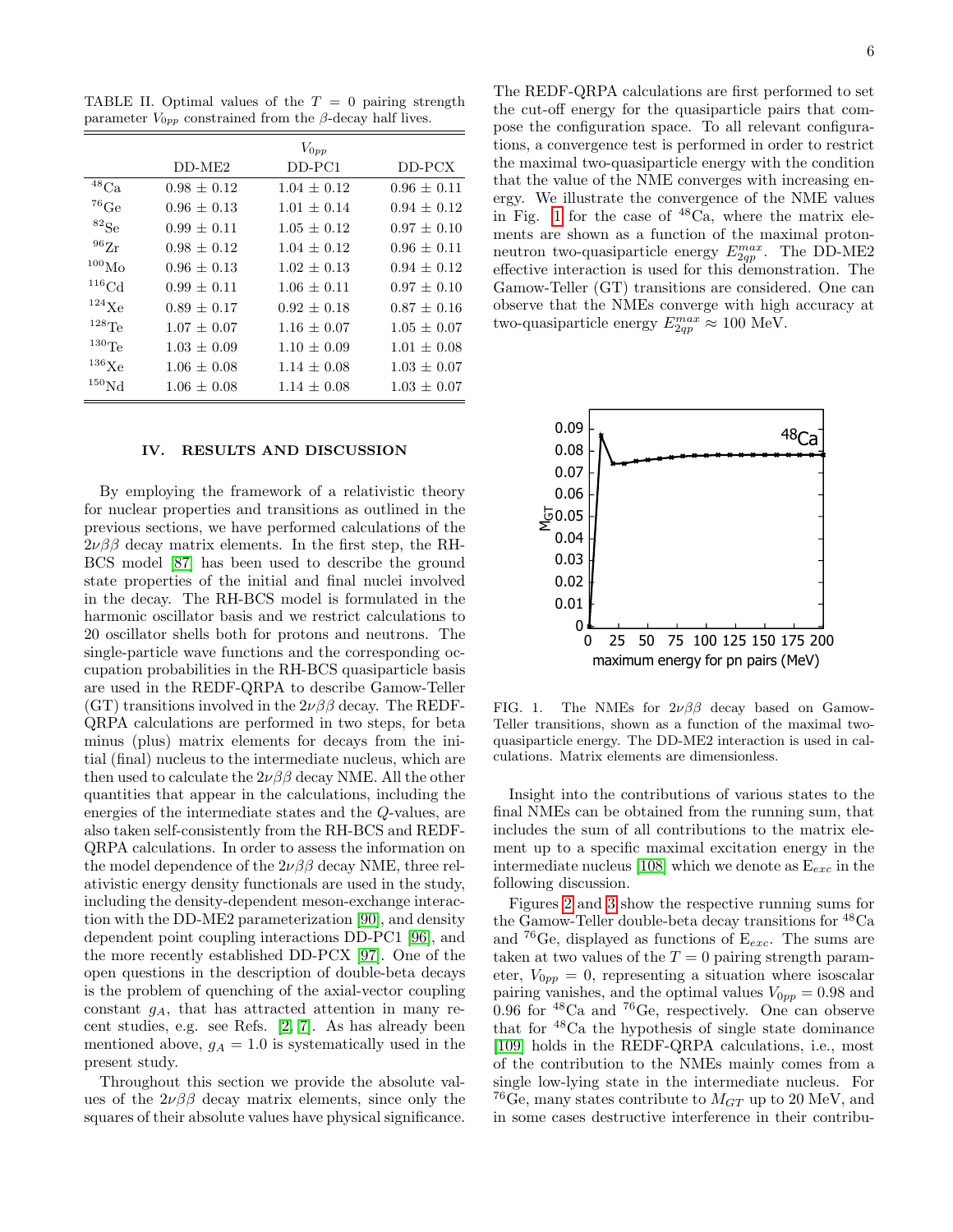tions to the NMEs is obtained. The same dependence is



<span id="page-6-0"></span>FIG. 2. The running sum of the GT NMEs for the  $2\nu\beta\beta$  decay of <sup>48</sup>Ca for the DD-ME2 interaction, shown as a function of maximal excitation energy  $E_{exc}$  in the intermediate nucleus. The cases with and without  $T = 0$  pairing are shown separately.



<span id="page-6-1"></span>FIG. 3. The same as in Fig[.2,](#page-6-0) but for  $^{76}$ Ge.

shown in Fig. [4](#page-6-2) for other nuclei considered in this work, from <sup>82</sup>Se to <sup>150</sup>Nd, using optimal values of  $V_{0pp}$ . We see that generally the single-state dominance (SSD) hypothesis is approximatively fulfilled, although in some cases more complicated structure is obtained due to contributions from several states. Particularly noticeable are significant cancellations when the nuclear matrix element is significantly lowered from the value at zero isoscalar pairing due to a high value of  $V_{0pp}$ . It is interesting to note

that presented results for some nuclei are in reasonable agreement with recent experimental results, which show that the SSD hypothesis holds for  $100$ Mo [\[110\]](#page-16-47), while for <sup>82</sup>Se we obtain a more complex structure than the SSD measured in Ref. [\[111\]](#page-17-0). Our results for the running sum in  $^{136}\mathrm{Xe}$  are at variance with the experimental results in Ref. [\[112\]](#page-17-1). In the same study, it has been shown that the running sum is strongly model dependent, resulting in considerable differences between the reported QRPA and shell model calculations [\[112\]](#page-17-1). Our results also differ from other calculations of running sums, including also contributions with a negative sign. They appear and become more prominent with increasing  $V_{0pp}$ , and cancel out to a large extent an initially large NME, and the fact that we show the running sums at higher optimal  $V_{0pp}$ value explains in part their appearance.



<span id="page-6-2"></span>FIG. 4. Running sums for the GT NMEs for DD-ME2 interaction and optimal values of  $V_{0pp}$  from Tab. [II,](#page-5-0) for the  $2\nu\beta\beta$  decays of  $8^{2}$ Se<sup>-150</sup>Nd, shown as a function of maximal excitation energy  $E_{exc}$  in the intermediate nucleus.

Before systematic implementation of the optimal val-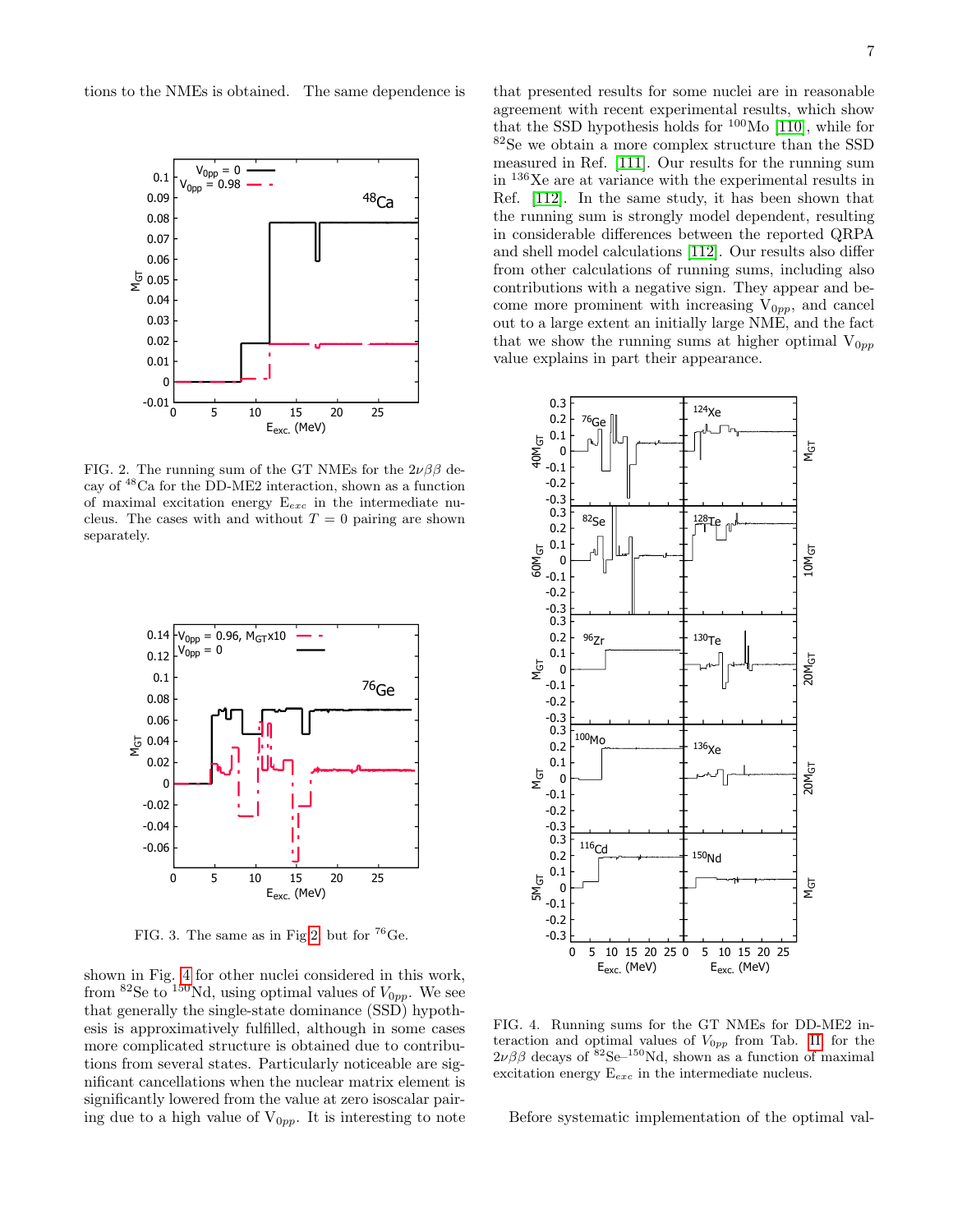ues of  $V_{0pp}$  from Tab. [II](#page-5-0) in model calculations, it is interesting to explore the general dependence and sensitivity of the  $2\nu\beta\beta$  decay NMEs on  $V_{0pp}$ . In Fig. [5](#page-7-0) the dependence of the absolute values of nuclear matrix elements is shown for <sup>48</sup>Ca as a function of  $V_{0pp}$ . The black line in figure represents the value of the nuclear matrix element deduced from the experimental data on  $2\nu\beta\beta$  half-lives [\[79,](#page-16-19) [113\]](#page-17-2). The grey band around this line denotes an uncertainty at the level of  $3\sigma$ . As one can see in Fig. [5,](#page-7-0) the NME systematically decreases with  $V_{0pp}$ , and an overlap between the calculated curve and the experimental limit for the NMEs is obtained.



<span id="page-7-0"></span>FIG. 5. The dependence of the GT NMEs for  $2\nu\beta\beta$  decay on the isoscalar pairing strength  $V_{0pp}$  for  $^{48}$ Ca, using DD-ME2 interaction, in comparison to the result obtained from the experimental data on  $2\nu\beta\beta$  decay [\[79\]](#page-16-19).

Here, the overlap prescription given in Eq. [\(7\)](#page-2-2) is used. We have verified that the result using the overlap prescription in Eq. [\(7\)](#page-2-2) appears almost identical to the one given in Eq. [\(8\)](#page-2-3). Figure [6](#page-7-1) shows the difference between the NMEs for <sup>48</sup>Ca obtained using these two methods for calculating the overlap, given as a function of  $V_{0pp}$ . One can observe that not only the difference is small, but it also reduces as one approaches the  $V_{0pp}$  value deduced from the experiment as the optimal one, as shown in Fig. [5.](#page-7-0) Therefore, in the following investigation we consider only the results based on the overlap prescription given in Eq. [\(7\)](#page-2-2).

A quantity related to the NMEs that has received recent theoretical and experimental interest [\[114,](#page-17-3) [115\]](#page-17-4) is the function  $C(r)$ , representing the contribution to the NME at a given internucleon distance  $r_{12} \equiv r$ . It is related to the NME, denoted here as  $\mathcal{M}$ , as

$$
\int_0^\infty dr C(r) = \mathcal{M}.\tag{20}
$$



<span id="page-7-1"></span>FIG. 6. The difference between the NMEs calculated using two prescriptions for the GT  $2\nu\beta\beta$  decay matrix element, shown as a function of the isoscalar pairing strength  $V_{0pp}$  (see text for details). ' $M_{GT,simpl}$ ' refers to the usual prescription for the overlap factor in Eq.  $(7)$ , while ' $M_{GT,Simkovic}$ ' refers to the prescription in Eq.[\(8\)](#page-2-3).

Figure [7](#page-8-0) shows the  $C(r)$  function for  $2\nu\beta\beta$  decay of <sup>48</sup>Ca, obtained using the DD-ME2 interaction for the range of values of  $T = 0$  pairing strength parameters  $V_{0pp}$ . The quantity is evaluated in the closure approximation and is directly connected to the dimensionless NME. It needs to be noted that, due to the computational resources necessary for the evaluation of the  $C(r)$  function, the results we report have been calculated at a lower energy cutoff than the results for the NMEs in the present work, specifically at 50 MeV. Comparing the  $C(r)$  function to those calculated in Ref. [\[115\]](#page-17-4) we conclude that qualitatively the same shape is obtained, with a sharp peak around 1 fm, converging to zero with an increase of r. This result is consistent with the findings that this shape is universal for  $2\nu\beta\beta$  decay [\[116\]](#page-17-5), although our model does not contain  $S = 0$  pairing in the  $T = 0$  channel, as well as  $T = 0$  channel in the ground state. The behaviour obtained with increasing  $T = 0$  pairing strength  $V_{0pp}$  in the residual QRPA interaction is also consistent with previous studies [\[115\]](#page-17-4), i.e., the  $C(r)$  function reaches its highest values when pairing is not taken into account and with the increase of the pairing strength the central peak becomes reduced. We would note that the contribution of high inter-nucleon distances in many nuclei is negative and serves to lower the NME; these negative contributions, once again, become more noticeable with increasing  $V_{0pp}$ .

The same function, for other nuclides considered in this work up to <sup>150</sup>Nd, evaluated using DD-ME2 interaction and optimal values of  $V_{0pp}$ , is shown in Fig. [8.](#page-8-1) Similar general behavior of  $C(r_{12})$  function is obtained for all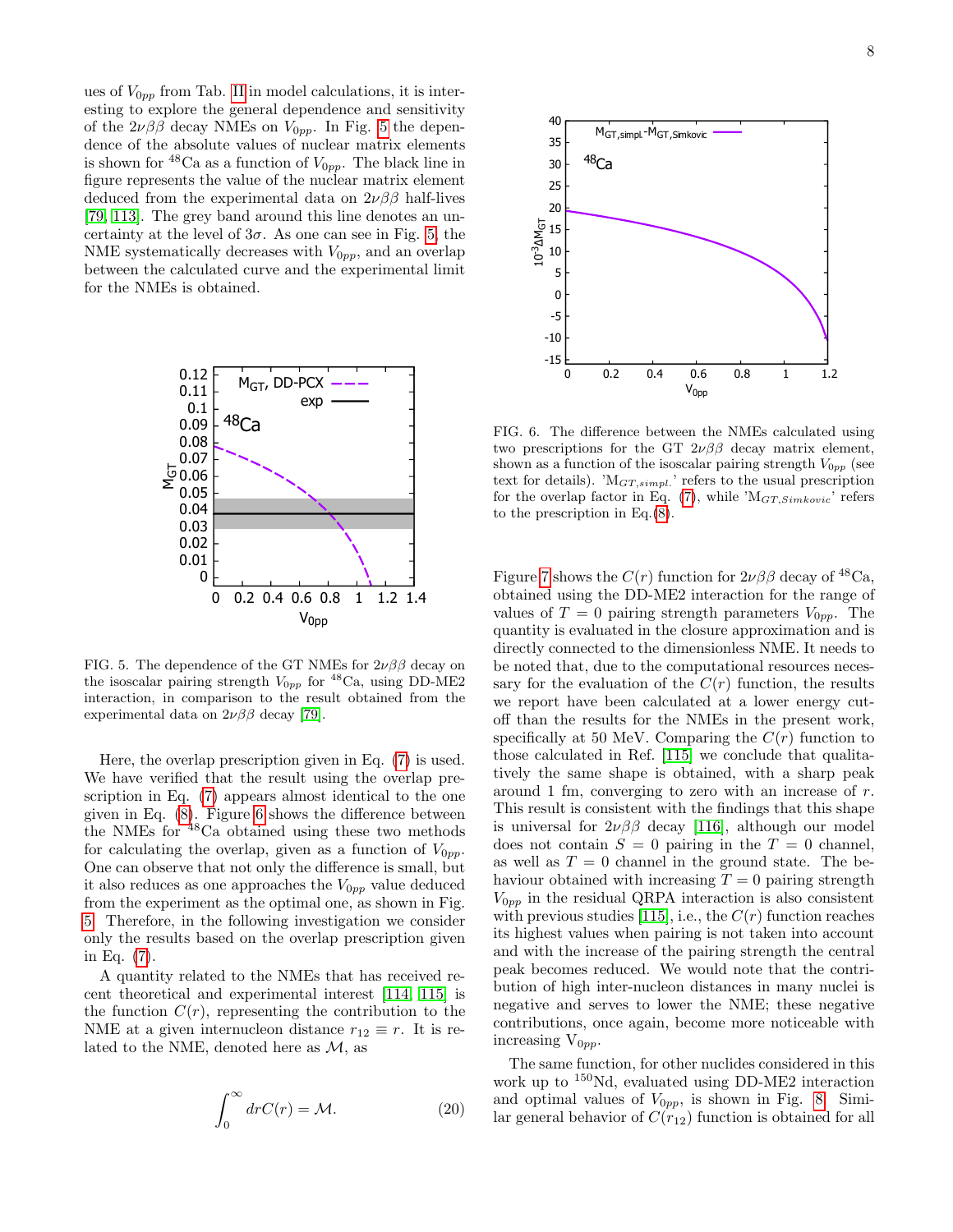

<span id="page-8-0"></span>FIG. 7. The function  $C(r_{12})$ , showing the contributions to the NME at nucleon separations  $r_{12}$ , for the Gamow-Teller  $2\nu\beta\beta$  decay of <sup>48</sup>Ca, for  $V_{0pp}$  from 0.0 to 1.5.

nuclei, that peaks strongly at low  $r_{12}$  values. Where the NMEs are close to zero, we can note significant cancellations as one integrates the  $C(r)$  function over the internucleon distance r. <sup>150</sup>Nd is an exception to the general rule that the first and most prominent peak of the function is near 1 fm, with a dominant peak at significantly higher radii. This suggests that the results for  $150\text{Nd}$ should be taken with less certainty than those for other nuclides. However, we need to point out that in certain cases our  $C(r)$  functions also show contributions at higher inter-nucleon distances than is found in previous QRPA calculations. We note that the contribution of high internucleon distances in many nuclei is negative and serves to lower the NME; these negative contributions, once again, become more noticeable with increasing  $V_{0pp}$ .

The GT transitions relevant for the  $2\nu\beta\beta$  decay of <sup>48</sup>Ca have been studied experimentally in Ref. [\[117\]](#page-17-6). The GT<sup>−</sup> and GT<sup>+</sup> strength distributions in <sup>48</sup>Sc have been measured by the  ${}^{48}Ca(p, n)$  and  ${}^{48}Ti(n, p)$  reactions, respectively. The integrated GT strengths up to an excitation energy of 30 MeV in <sup>48</sup>Sc obtained from  $(p, n)$ and  $(n, p)$  spectra amount B(GT<sup>-</sup>) = 15.3 ± 2.2 and  $B(GT^+) = 2.8 \pm 0.3$ . The REDF-QRPA calculations with DD-ME2 interaction for the corresponding transitions result in  $B(GT^{-}) = 23.47$  and  $B(GT^{+}) = 3.48$ , thus the experiment provides 65% of GT<sup>−</sup> strength and 80% of the GT<sup>+</sup> strength obtained in model calculations. Clearly, further experimental studies of GT transitions are needed to provide more transition strength that is relevant for double beta decays. The missing strength in measured GT spectra has been confirmed in recent REDF-QRPA calculations for other nuclei in Ref. [\[67\]](#page-16-7), and studies going beyond the RPA level including couplings between single nucleon and collective nuclear vi-



<span id="page-8-1"></span>FIG. 8. The function  $C(r_{12})$ , showing the contributions to the NME at nucleon separations  $r_{12}$ , for the Gamow-Teller  $2\nu\beta\beta$ decay of <sup>76</sup>Ge-<sup>150</sup>Nd, evaluated at optimal values of  $V_{0pp}$ .

brations could not resolve the discrepancy between the theoretical and experimental GT strengths [\[118\]](#page-17-7).

In the following, the NMEs are investigated for the set of nuclides usually considered in  $2\nu\beta\beta$  decay studies because there are experimental data available: <sup>76</sup>Ge, <sup>82</sup>Se,  $^{96}Zr$ ,  $^{100}Mo$ ,  $^{116}Cd$ ,  $^{128}Te$ ,  $^{130}Te$ ,  $^{136}Xe$ ,  $^{150}Nd$ , and most recently  $124$ Xe. Figure [9](#page-9-0) shows the NMEs for the set of 11 nuclides listed above, given as a function of the isoscalar pairing strength  $V_{0pp}$ . The results extracted from the experimental data on  $2\nu\beta\beta$  decay half-lives are shown for comparison [\[113\]](#page-17-2). We conclude that the dependence of the nuclear matrix elements on  $V_{0pp}$  is qualitatively similar for all nuclei considered, with the values of the GT based NMEs decreasing and their slopes increasing, with increasing absolute values of  $V_{0pp}$ . However, there is a significant variation in the values of  $V_{0pp}$  needed to reproduce the NMEs based on experimental data. A similar issue has been observed in  $\beta$ -decay studies [\[119\]](#page-17-8), indi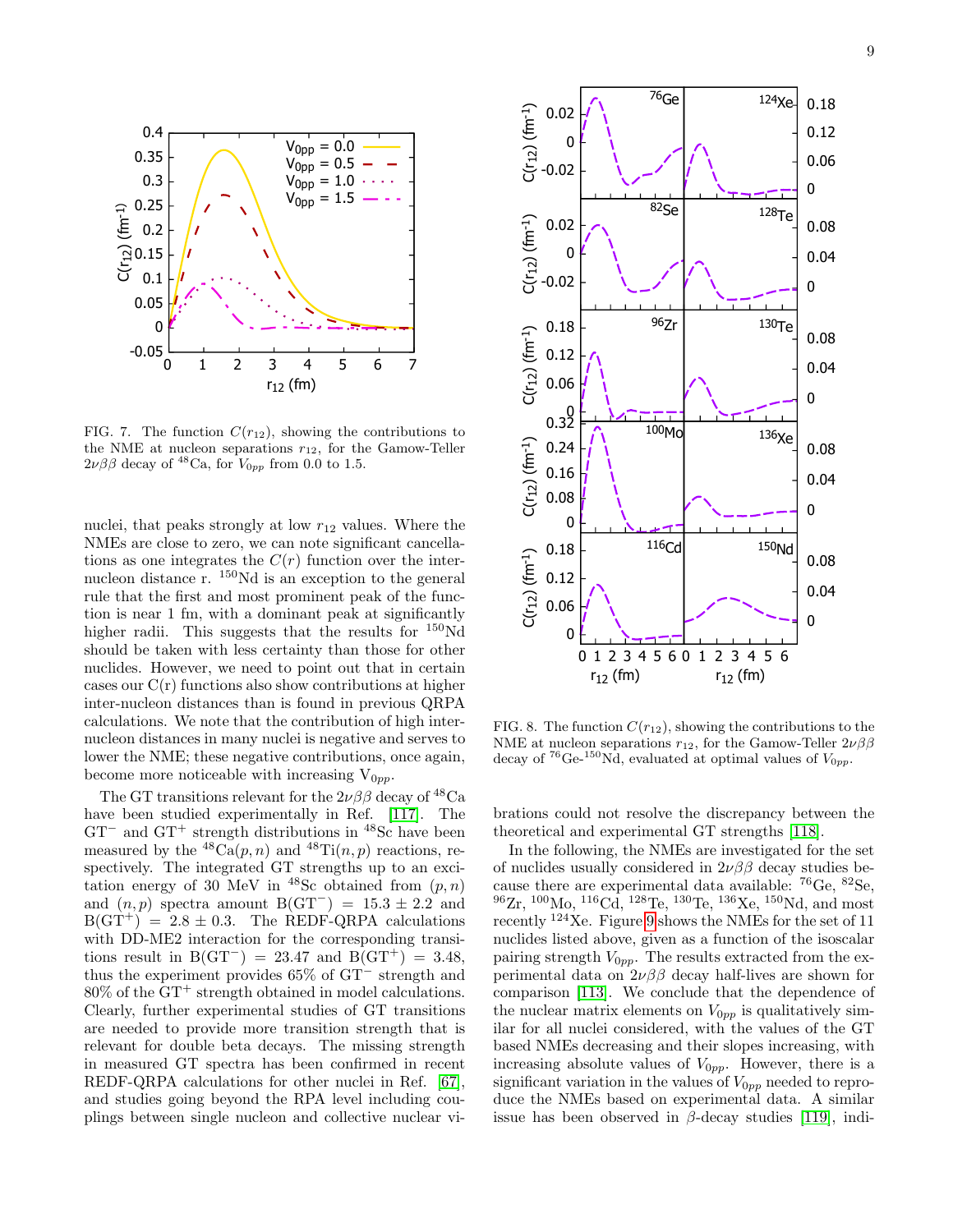cating that some mass dependence is neccessary for the optimization of the isoscalar pairing channel in the residual interaction of the REDF-QRPA, as we have also discussed in Sec. [III C.](#page-4-0)



<span id="page-9-0"></span>FIG. 9. The dependence of the NMEs for  $2\nu\beta\beta$  decay on the isoscalar pairing strength  $V_{0pp}$  for  $48 < A < 150$  nuclei that decay through the  $2\nu\beta\beta$  channel, in comparison to the result obtained from the experimental data [\[79\]](#page-16-19).

In order to assess the information about the model dependence of the  $2\nu\beta\beta$  decay matrix elements, we conducted a detailed comparison of our results with a selection of previous studies. A direct comparison of the results of the present study with those from previous calculations can be difficult both due to different theoretical frameworks and parametrisations used.

In Ref. [\[1\]](#page-15-0), the pn-QRPA matrix elements are given

<span id="page-9-1"></span>TABLE III. The NMEs for  $2\nu\beta\beta$  decay based on the REDF-QRPA (DD-ME2 interaction,  $V_{0pp} = 0$ ) and the NMEs based on the pn-QRPA from Ref. [\[1\]](#page-15-0).

|                     | REDF-QRPA  | $pn-QRPA$ [1] |
|---------------------|------------|---------------|
|                     | $(DD-ME2)$ |               |
| 100 <sub>Mo</sub>   | 0.259      | 0.6560        |
| ${}^{116}\text{Cd}$ | 0.056      | 0.2169        |
| $128\text{Te}$      | 0.078      | 0.1041        |
| $^{130}$ Te         | 0.079      | 0.1066        |

<span id="page-9-2"></span>TABLE IV. The NMEs for  $2\nu\beta\beta$  decay based on the REDF-QRPA (DD-ME2 interaction,  $V_{0pp} = 0$ ) and the NMEs based on the pn-QRPA from Ref. [\[83\]](#page-16-22) with the pairing strength parameters  $g_{pp}^{T=1}$  and  $g_{pp}^{T=0}$  given in the last two columns.

|                       | REDF-QRPA  | $pn-QRPA$ [83] | $g_{pp}^{T=1}[83]$ | $g_{pp}^{T=0}$ [83] |
|-----------------------|------------|----------------|--------------------|---------------------|
|                       | $(DD-ME2)$ |                |                    |                     |
| ${}^{48}\mathrm{Ca}$  | 0.078      | 0.019          | 1.028              | 0.745               |
| $^{76}$ Ge            | 0.070      | 0.077          | 1.021              | 0.733               |
| ${}^{82}Se$           | 0.041      | 0.071          | 1.016              | 0.737               |
| $^{96}Zr$             | 0.140      | 0.162          | 0.961              | 0.739               |
| 100 <sub>Mo</sub>     | 0.259      | 0.306          | 0.985              | 0.799               |
| ${}^{116}\mathrm{Cd}$ | 0.056      | 0.059          | 0.892              | 0.877               |
| $128$ Te              | 0.078      | 0.076          | 0.965              | 0.741               |
| $^{130}\mathrm{Te}$   | 0.079      | 0.065          | 0.963              | 0.737               |
|                       |            |                |                    |                     |

for several  $A > 100$  nuclides, using a value of the  $T =$ 0 pairing strength  $g_{pp} = 0.7$ . A comparison with the REDF-QRPA results with  $V_{0pp} = 0$  is given in Table [III.](#page-9-1) We see that the upper limit of NMEs in the present study remains lower than those reported by other pn-QRPA calculations.

Further comparison can be made with the recent pn- $QRPA$  results of Simkovic et al.  $[83]$ , which is done in Table [IV.](#page-9-2) We note that the values from Ref. [\[83\]](#page-16-22), except for <sup>48</sup>Ca and <sup>82</sup>Se, are in excellent agreement with our results, even though the latter were obtained with vanishing isoscalar pairing. We also note that the NMEs given in Ref. [\[83\]](#page-16-22) are effective matrix elements obtained with a quenched value of  $g_A = 0.904$ . The renormalisation factor was split according to isospin channel into  $g_{pp}^{T=1}$  and  $g_{pp}^{T=0}$ ; the values of both parameters for each respective nucleus are given in Tab. [IV.](#page-9-2)

Next, in Table [V](#page-10-0) we compare the NMEs using the REDF-QRPA (DD-ME2 interaction,  $V_{0pp} = 0$  MeV) with those of recent Interacting Boson Model (IBM) calculations [\[36,](#page-15-22) [120\]](#page-17-9). The IBM results have been calculated within a closure approximation, and to allow for a direct comparison, the values we report for the NMEs have been obtained in the closure approximation as well. To obtain NMEs comparable to our own from the NMEs quoted by Barea and Iachello, which do not include the energy denominator, we divide the NMEs with an average energy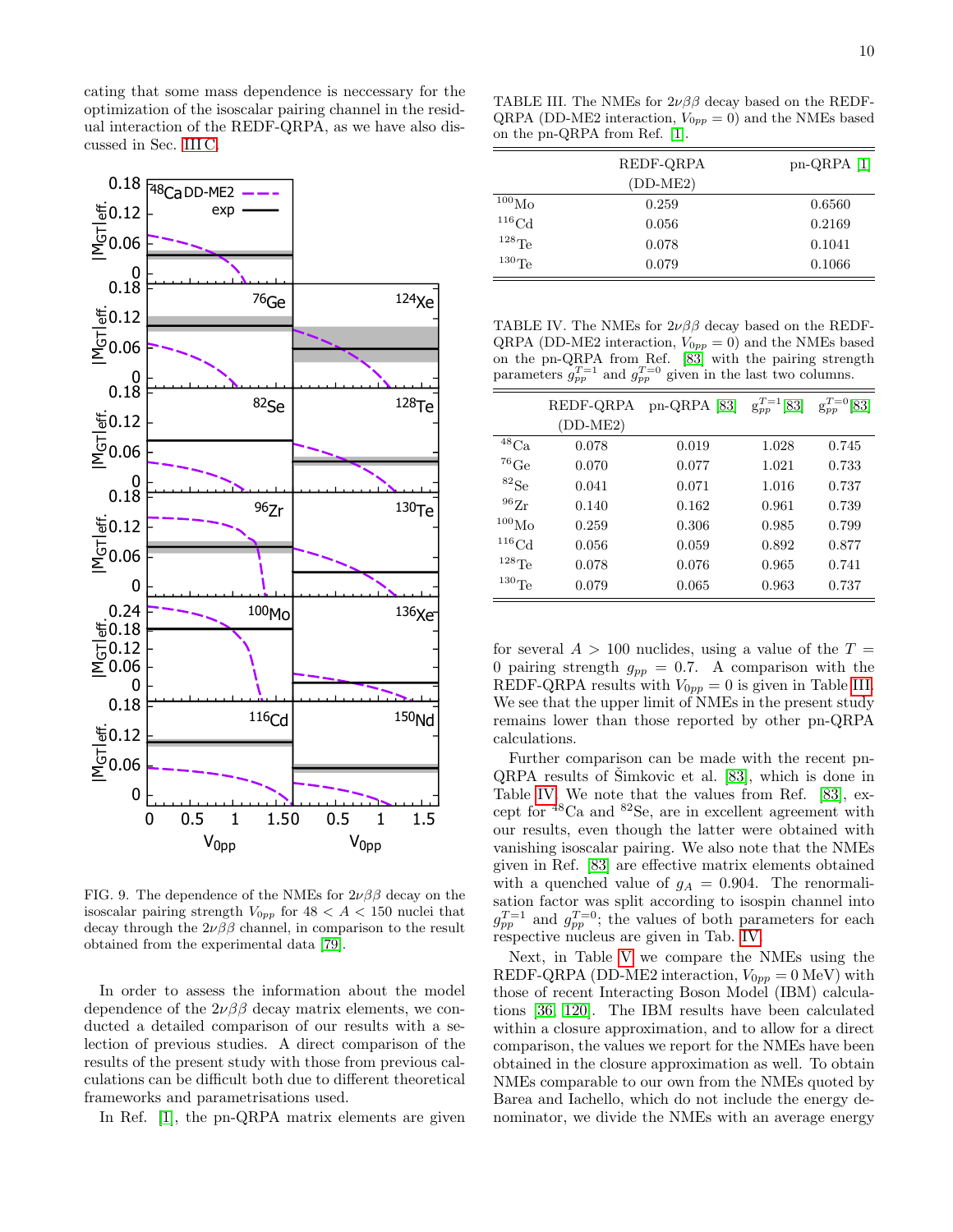<span id="page-10-0"></span>TABLE V. The NMEs for  $2\nu\beta\beta$  decay based on the REDF-QRPA (DD-ME2 interaction,  $V_{0pp} = 0$ ), calculated in the closure approximation, and the results of the Interacting Boson Model (IBM) [\[120\]](#page-17-9).

|                       | REDF-QRPA  | $IBM$ [120] |
|-----------------------|------------|-------------|
|                       | $(DD-ME2)$ |             |
| ${}^{48}\mathrm{Ca}$  | 0.121      | 0.213       |
| $^{76}\mathrm{Ge}$    | 0.110      | 0.471       |
| ${}^{82}Se$           | 0.071      | 0.356       |
| $^{96}Zr$             | 0.125      | 0.208       |
| $^{100}\mathrm{Mo}$   | 0.210      | 0.272       |
| ${}^{116}\mathrm{Cd}$ | 0.056      | 0.197       |
| $^{128}\mathrm{Te}$   | 0.079      | 0.308       |

<span id="page-10-1"></span>TABLE VI. The NMEs for  $2\nu\beta\beta$  decay based on the REDF- $QRPA$  (DD-ME2 interaction, optimal  $V_{0pp}$ ), and the results of the Interacting Shell Model (ISM) (Ref. [\[111\]](#page-17-0) unless otherwise noted).

|                | REDF-QRPA  | ISM([111])      |
|----------------|------------|-----------------|
|                | $(DD-ME2)$ |                 |
| $^{48}$ Ca     | 0.019      | 0.026           |
| ${}^{76}$ Ge   | 0.001      | 0.104           |
| ${}^{82}Se$    | 0.001      | 0.109           |
| $124$ Xe[122]  | 0.023      | $0.028 - 0.072$ |
| $128$ Te [123] | 0.006      | 0.030           |
| $130\text{Te}$ | 0.002      | 0.061           |
| $136$ Xe [123] | 0.001      | 0.013           |

denominator as tabulated in [\[121\]](#page-17-12). The resulting NMEs based on the IBM are generally larger, but comparable to the REDF-QRPA results. The inclusion of isoscalar pairing in the REDF-QRPA residual interaction would further increase this difference. This result suggests an advantage of our calculations over the IBM, as the experimental values are even lower for most nuclei considered, and, for most nuclei, are within the reach for the REDF-QRPA with a suitable choice of  $V_{0pp}$ .

Further comparison is made with the Interacting Shell Model (ISM) [\[111\]](#page-17-0), as shown in Table [VI.](#page-10-1) Since the ISM contains isoscalar pairing as a significant effect, we compare the shell model results to those of the REDF-QRPA calculated at the optimal pairing strength  $V_{0pp}$  as given in Table [II.](#page-5-0) The REDF-QRPA results are considerably smaller than those of the ISM.

More recent PN-QRPA results can be found in Ref. [\[124\]](#page-17-13), but only for some of the nuclei considered in this work. The parameters for the calculation are determined using two procedures, fitting of the ft values to an isobaric triplet and multiplet. The comparison to the NMEs based on the REDF-QRPA with optimal  $V_{0pp}$  is given in Table [VII,](#page-10-2) showing reasonable agreement for  $100_{\text{Mo}}$ , while for <sup>116</sup>Cd and <sup>128</sup>Te the REDF-QRPA provides

<span id="page-10-2"></span>TABLE VII. The NMEs for  $2\nu\beta\beta$  decay based on the REDF-QRPA (DD-ME2 interaction, optimal  $V_{0pp}$ ), and recent results of the proton-neutron QRPA (PN-QRPA) (Ref. [\[124\]](#page-17-13).

|                   |            | REDF-QRPA PN-QRPA $(124)$ PN-QRPA $(124)$ |           |
|-------------------|------------|-------------------------------------------|-----------|
|                   | $(DD-ME2)$ | triplet                                   | multiplet |
| 100 <sub>Mo</sub> | 0.189      | 0.153                                     | 0.131     |
| $^{116}$ Cd       | 0.038      | 0.153                                     | 0.160     |
| $^{128}$ Te       | 0.006      | 0.069                                     | 0.095     |

<span id="page-10-3"></span>TABLE VIII. The NMEs for  $2\nu\beta\beta$  decay based on the REDF-QRPA (DD-ME2 interaction, optimal  $V_{0pp}$ ), and the results of the effective theory outlined in Ref [\[125\]](#page-17-14).

|                     | REDF-QRPA  | ET $([125])$ |
|---------------------|------------|--------------|
|                     | $(DD-ME2)$ |              |
| $^{76}$ Ge          | 0.001      | 0.054        |
| ${}^{82}Se$         | 0.001      | 0.097        |
| $^{100}\mathrm{Mo}$ | 0.189      | 0.111        |
| ${}^{116}\text{Cd}$ | 0.038      | 0.085        |
| $^{128}\mathrm{Te}$ | 0.006      | 0.031        |
| $^{130}\mathrm{Te}$ | 0.002      | 0.021        |

smaller NMEs.

Finally, we compare our calculations with the results of a recent effective theory (ET) treatment of double beta decay [\[125\]](#page-17-14). Effective theories concern the behaviour of nuclei at suitably low energies, which is described in terms of low-energy collective degrees of freedom, with any influence from high-energy physics being encoded into the low-energy constants which are fitted to available experimental data. The effective theory described in Ref. [\[125\]](#page-17-14) takes as its degrees of freedom nucleons and quadrupole phonon excitations of an even-even spherical core the nucleons are coupled to. The comparison of REDF-QRPA results using DD-ME2 interaction and optimal  $V_{0pp}$ , with those of the ET, is given in Table [VIII.](#page-10-3) With the exception of <sup>100</sup>Mo, our results are systemically smaller, although they are comparable to the effective theory result in the case of <sup>116</sup>Cd.

One of the open questions in the description of doublebeta decays is optimization of the strength parameter of the isoscalar pairing in the residual QRPA interaction. Since this interaction channel is difficult to constrain, and in most of the models cannot be determined based on the ground state properties, it is necessary to explore its role in the NMEs for double-beta decays. In the present study, the experimental data on  $\beta$ -decay half lives are used to constrain the value of the isoscalar pairing strength parameter  $V_{0pp}$  (Sec. [III C\)](#page-4-0), and in this way the REDF-QRPA can provide predictions for  $2\nu\beta\beta$  decay properties. Fig. [10](#page-11-0) shows the NME for  $2\nu\beta\beta$  decay nuclides from  ${}^{48}$ Ca up to  ${}^{150}$ Nd, obtained using the REDF-QRPA with the DD-ME2 interaction, for the range of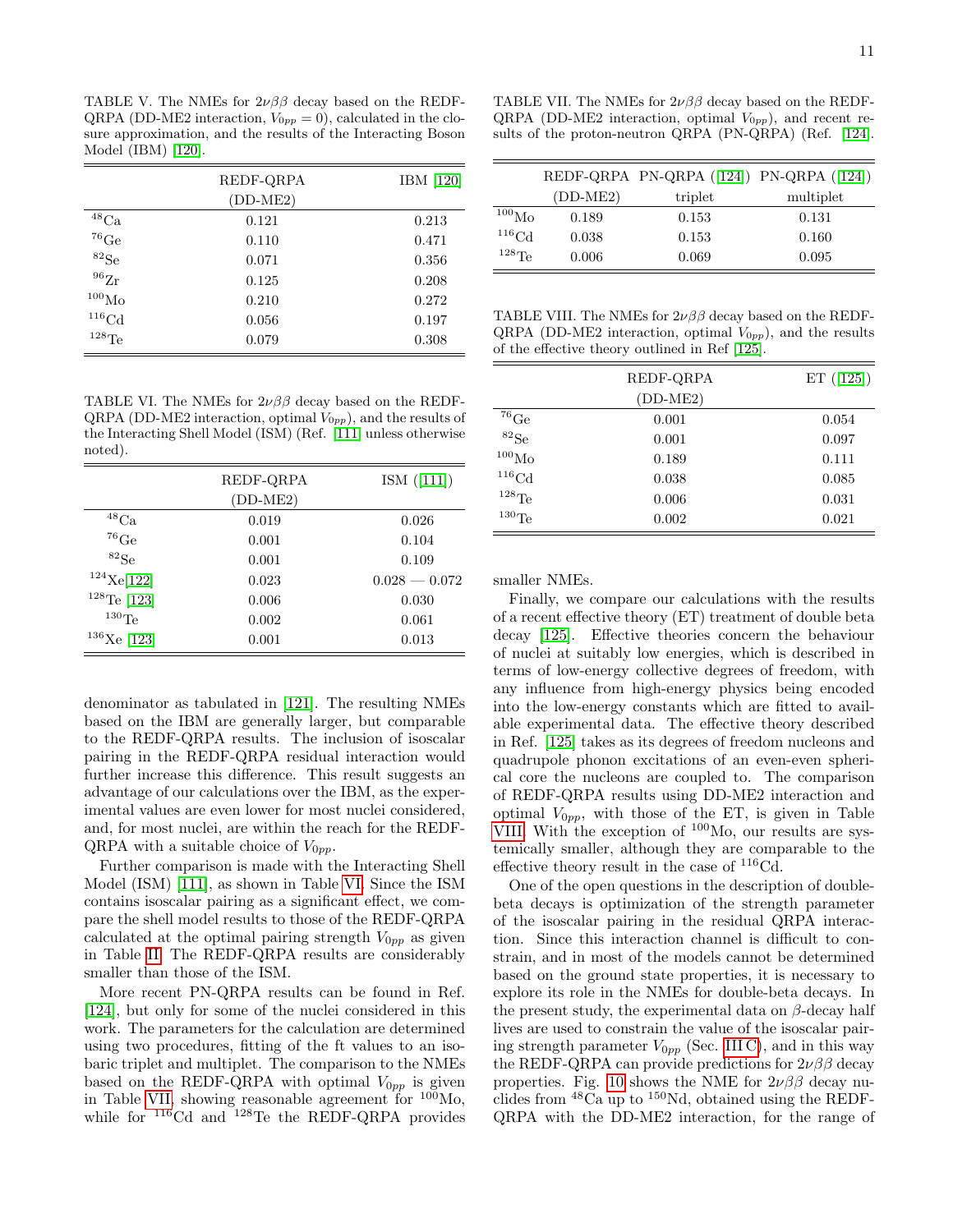values for  $V_{0pp} = 0-1$ . The experimental data adopted from Ref. [\[79\]](#page-16-19) are also shown for comparison. One can observe systematic decrease of the NMEs with increasing the value of  $V_{0pp}$ . For several nuclei, the experimentally determined NMEs (with their error bars) are within the range of calculated NMEs when considering the full range of  $V_{0pp}$  values from 0 to 1. The exceptions are <sup>76</sup>Ge, <sup>82</sup>Se,  $96$ Se,  $116$ Cd, and  $150$ Nd where the calculated NMEs are smaller (also the experimental errors are rather small), and <sup>96</sup>Zr where the calculated NMEs are larger. In the case of  $\mathrm{^{116}Cd}$  and  $\mathrm{^{96}Zr}$  the differences between the experimental and calculated NMEs within given range of  $V_{0pp}$ are very small.

In Table [IX](#page-11-1) we give the NMEs for the DD-ME2 interaction, using the optimal value for the isoscalar pairing strength  $V_{0pp}$ , in comparison to the values obtained from the experimental data on  $2\nu\beta\beta$  decay [\[79\]](#page-16-19). The inclusion of  $T = 0$  pairing further reduces the NMEs, thus allowing the agreement with the experimental data where previously the calculated NMEs have been too large. However, in many cases the isoscalar pairing reduced the NMEs such that the final result is below the experimental range.



<span id="page-11-0"></span>FIG. 10. The dependence of the NME for  $2\nu\beta\beta$  decay on the isoscalar pairing strength  $V_{0pp}$  for  $A = 48{\text -}150$  nuclides.

<span id="page-11-1"></span>TABLE IX. The NMEs for  $2\nu\beta\beta$  decay obtained with the DD-ME2 interaction and optimal values of  $V_{0pp}$  given in Tab. [II,](#page-5-0) and NMEs obtained from the experimental data.

|                     | REDF-QRPA                 | $exp. \;  126 $     |
|---------------------|---------------------------|---------------------|
|                     | $(DD-ME2)$                |                     |
| $^{48}\mathrm{Ca}$  | $0.019^{+0.014}_{-0.019}$ | $0.035 \pm 0.003$   |
| $^{76}\mathrm{Ge}$  | $0.001^{+0.024}_{-0.001}$ | $0.106 \pm 0.004$   |
| ${}^{82}Se$         | $0.001^{+0.011}_{-0.001}$ | $0.085 \pm 0.001$   |
| $^{96}\mathrm{Zr}$  | $0.121^{+0.006}_{-0.010}$ | $0.080 \pm 0.004$   |
| $^{100}\rm{Mo}$     | $0.189^{+0.020}_{-0.033}$ | $0.185 \pm 0.002$   |
| ${}^{116}\text{Cd}$ | $0.038^{+0.004}_{-0.004}$ | $0.108 \pm 0.003$   |
| $^{124}\mathrm{Xe}$ | $0.023_{-0.023}^{+0.021}$ | $0.059 \pm 0.015$   |
| $128\text{Te}$      | $0.006_{-0.006}^{+0.011}$ | $0.043 \pm 0.003$   |
| $^{130}\mathrm{Te}$ | $0.002^{+0.010}_{-0.002}$ | $0.0293 \pm 0.0009$ |
| $^{136}\text{Xe}$   | $0.001^{+0.004}_{-0.001}$ | $0.0177 \pm 0.0002$ |
| $^{150}\mathrm{Nd}$ | $0.013_{-0.005}^{+0.007}$ | $0.055 \pm 0.003$   |

In order to assess the information about the systematic model dependence of the NMEs for  $2\nu\beta\beta$  decay in the REDF framework, we extend our calculations also to the relativistic point coupling interactions (see Sec. [III\)](#page-2-0). In Fig. [11](#page-12-0) the NMEs are shown for  $^{48}Ca$ , obtained using point coupling interactions DD-PC1 and DD-PCX, those with meson exchange interaction DD-ME2, and the NME obtained from the experimental data on  $2\nu\beta\beta$  decay [\[79\]](#page-16-19). The figure shows the dependence of the NMEs on the  $T = 0$  pairing strength  $V_{0pp}$ . The results for the two point coupling interactions display some variations of the NMEs, though not considerable; the NMEs for the DD-PC1 interaction are somewhat lower, e.g. at  $V_{0pp} = 0$ the difference in the NMEs for DD-PC1 and DD-PCX interactions is less than  $\approx 0.01$ . The NMEs for DD-ME interaction show qualitatively the same dependence on  $V_{0pp}$ . Similar analysis of the sensitivity of the NMEs on the effective interaction employed is performed for other nuclei of interest, from  ${}^{76}Ge$  toward  ${}^{128}Te$ , as shown in Fig. [12.](#page-12-1) The NMEs for DD-PC1 interaction appear systematically smaller than those of DD-PCX interaction, and their differences provide the insight into the model uncertainties when using different point coupling interactions. In the case of DD-ME2 interaction, the NMEs are smaller than those of DD-PC1 and DD-PCX interactions, except for <sup>76</sup>Ge.The differences depend on the specific nucleus under consideration. For example, for  $48\text{Ca}$  the results for the two interactions almost coincide, while for <sup>150</sup>Nd considerable differences in the NMEs are obtained.

The optimal values for the  $T = 0$  pairing strength, obtained for the REDF-QRPA with DD-PC1 and DD-PCX interactions (Table [II\)](#page-5-0), can now be employed in description of  $2\nu\beta\beta$  decay NMEs. The calculated NMEs are summarized in Table [X](#page-12-2) for DD-PC1 and DD-PCX interactions, respectively, in comparison to the experimental values. Although there are some variations in the NMEs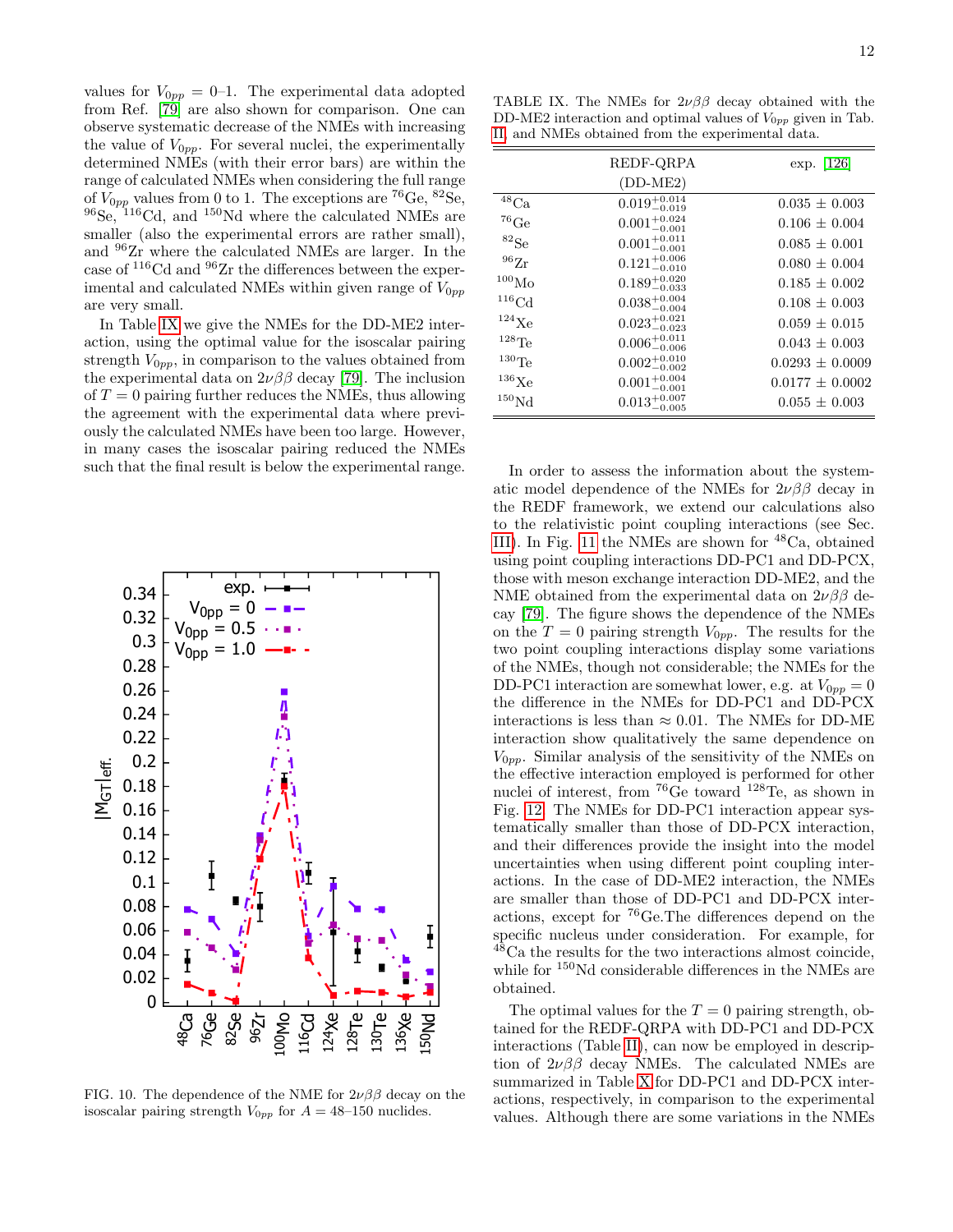

<span id="page-12-0"></span>FIG. 11. Comparison of the NMEs for <sup>48</sup>Ca using the DD-PC1 and DD-PCX interactions and the value obtained from experimental data [\[126\]](#page-17-15).

<span id="page-12-2"></span>TABLE X. The same as Tab. [IX](#page-11-1) but for DD-PC1 and DD-PCX interactions and the corresponding optimal values of the isoscalar pairing strength  $V_{0pp}$  given in Tab. [II.](#page-5-0)

|                      | REDF-QRPA                 | REDF-QRPA                 | exp. [79]           |
|----------------------|---------------------------|---------------------------|---------------------|
|                      | $(DD-PC1)$                | $(DD-PCX)$                |                     |
| ${}^{48}\mathrm{Ca}$ | $0.008^{+0.019}_{-0.008}$ | $0.024_{-0.021}^{+0.016}$ | $0.035 \pm 0.003$   |
| $^{76}$ Ge           | $0.003^{+0.021}_{-0.003}$ | $0.009^{+0.014}_{-0.009}$ | $0.106 \pm 0.004$   |
| ${}^{82}Se$          | $0.009^{+0.019}_{-0.009}$ | $0.005^{+0.014}_{-0.005}$ | $0.085 \pm 0.001$   |
| $^{96}\mathrm{Zr}$   | $0.148^{+0.016}_{-0.027}$ | $0.160^{+0.007}_{-0.011}$ | $0.080 \pm 0.004$   |
| $^{100}\rm{Mo}$      | $0.188^{+0.028}_{-0.049}$ | $0.233_{-0.026}^{+0.016}$ | $0.185 \pm 0.002$   |
| $^{116}$ Cd          | $0.042^{+0.006}_{-0.008}$ | $0.087^{+0.005}_{-0.006}$ | $0.108 \pm 0.003$   |
| $124$ Xe             | $0.034_{-0.019}^{+0.036}$ | $0.034_{-0.034}^{+0.084}$ | $0.059 \pm 0.015$   |
| $128\text{Te}$       | $0.009^{+0.015}_{-0.005}$ | $0.012_{-0.012}^{+0.015}$ | $0.043 \pm 0.003$   |
| $^{130}\mathrm{Te}$  | $0.014_{-0.013}^{+0.015}$ | $0.006_{-0.006}^{+0.018}$ | $0.0293 \pm 0.0009$ |
| $^{136}\mathrm{Xe}$  | $0.007^{+0.006}_{-0.005}$ | $0.003^{+0.008}_{-0.003}$ | $0.0177 \pm 0.0002$ |
| $^{150}\mathrm{Nd}$  | $0.023^{+0.010}_{-0.008}$ | $0.066_{-0.022}^{+0.019}$ | $0.055 \pm 0.003$   |

when compared to the experimental data, an overall reasonable qualitative agreeement is obtained. This is illustrated in Fig. [13,](#page-13-0) where we summarize the results of the present study, including the NMEs for  $2\nu\beta\beta$  decay obtained using the REDF-QRPA with DD-ME2, DD-PC1, and DD-PCX interactions with the corresponding optimal values of isoscalar pairing strength parameters. For comparison, the NMEs from previous studies are shown, including pn-QRPA implementations by Suhonen [\[127\]](#page-17-16), Pirinen [\[1\]](#page-15-0), and Simkovic [\[83\]](#page-16-22), Interacting Boson Model (IBM) [\[120\]](#page-17-9) and the Interacting Shell Model (ISM) [\[111\]](#page-17-0),



<span id="page-12-1"></span>FIG. 12. The dependence of the NMEs on the isoscalar pairing strength  $V_{0pp}$  for the  $2\nu\beta\beta$  decay for the set of nuclides in the mass range  ${}^{76}Ge-{}^{150}Nd$ , for all relativistic interactions employed in this work shown in comparison to the values obtained from the experimental data [\[126\]](#page-17-15).

as well as the experimental result [\[79\]](#page-16-19). Clearly, the results of the REDF-QRPA are of comparable quality than those from previous studies, though for most of nuclei somewhat lower than those determined from the experimental data. In addition, rather than providing just a single NME value, our study provides the insight into systematic uncertainties due to variations in the formulation of the REDF and parametrizations used. Additional uncertainty is accounted for due to the isoscalar pairing strength interaction that is constrained by  $\beta$ -decay half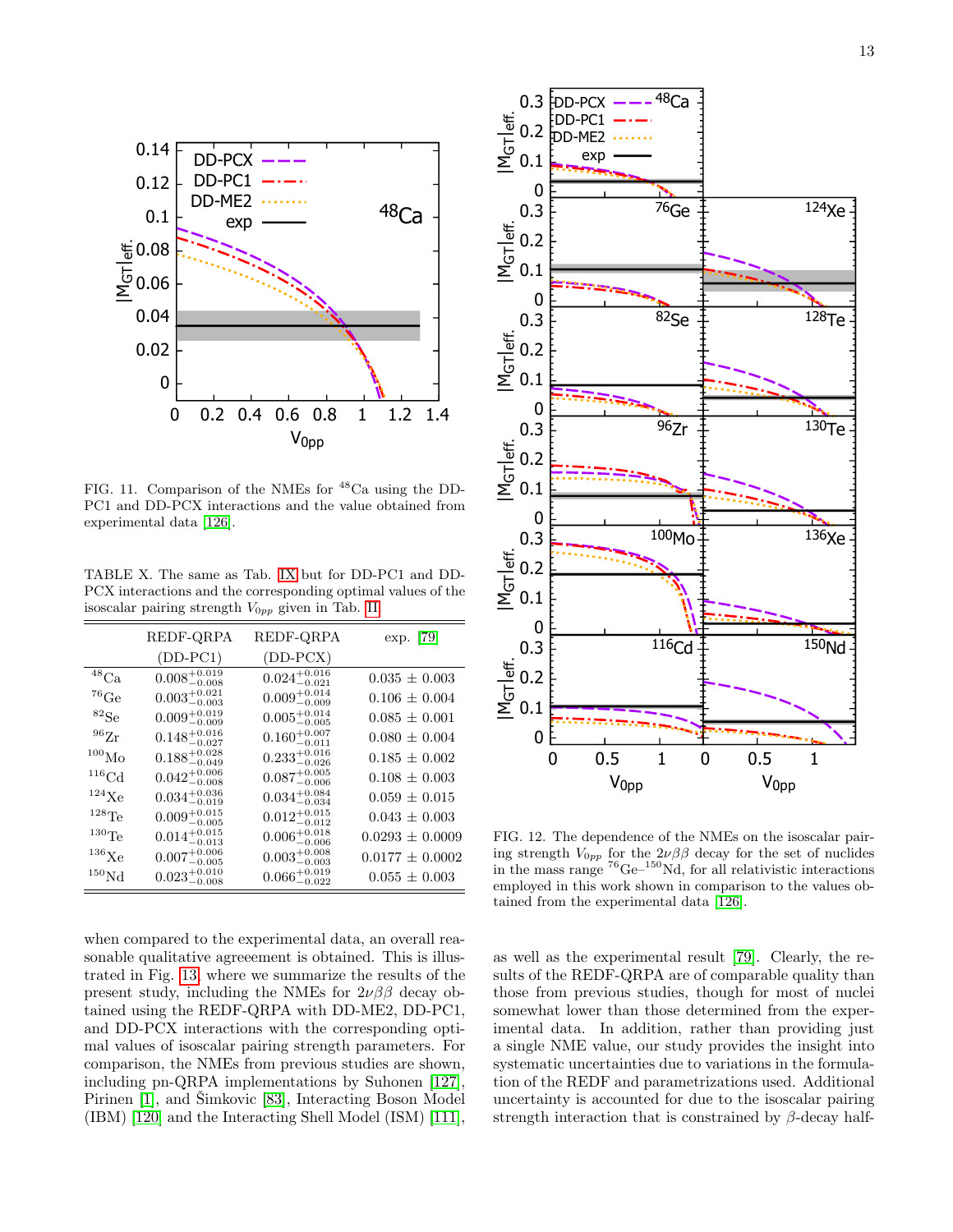lives.



<span id="page-13-0"></span>FIG. 13. Summary of the  $2\nu\beta\beta$  decay NMEs from the REDF-QRPA with DD-ME2, DD-PC1 and DD-PCX interactions with optimal  $T = 0$  pairing together with respective  $1\sigma$  uncertainties, compared to the calculations based on the pn-QRPA by Deppisch and Suhonen [\[124\]](#page-17-13), Pirinen [\[1\]](#page-15-0), and Simkovic [\[83\]](#page-16-22), Interacting Boson Model (IBM) [\[120\]](#page-17-9), Interacting Shell Model (ISM) [\[111\]](#page-17-0), and the effective theory (ET) outlined in [\[125\]](#page-17-14). The NMEs from the experimental data [\[79\]](#page-16-19) are also shown.

The nuclear matrix elements calculated in this work appear rather small compared to previous studies. As already discussed, the isoscalar and isovector pairing strengths are very similar, indicating that the spinisospin SU(4) symmetry is softly broken. Weak breaking of the SU(4) symmetry could partly explain small NMEs obtained within REDF-QRPA approach, but even for  $V_{0pp} = 0$  the the NMEs appear smaller than in other approaches. Another issue is that our treatment did not include relevant effects going beyond the QRPA, as mentioned in the Sec[.I.](#page-0-3)

In order to preform an additional sensitivity check of our calculations we have also preformed calculations in which Q values derived from the experimenal masses have been used. Figure [14](#page-14-0) shows the NMEs calculated using DD-ME2 interaction, both with experimental and calculated Q values. One can observe that the NMEs results are nearly the same for  ${}^{48}Ca$ ,  ${}^{76}Ge$ , and  ${}^{82}Se$ , while for other nuclei the same trend with  $V_{0pp}$  is obtained, but some differences can be observed. In several cases the NMEs become smaller when using experimental Q values instead of calculated ones. Thus, the choice of Q value does not provide a solution to the problem of small NMEs values, except for <sup>96</sup>Zr. Whether the  $2\nu\beta\beta$  NMEs could be increased by an appropriate treatment of the effects we could not include in the current work is an interesting perspective for the further research. For ex-ample, in Ref. [\[129\]](#page-17-17) the structure of  $^{76}$ Ge and  $^{76}$ Se, has been studied with Gogny functionals, indicating that the comparison with the experimental data could only be obtained when triaxial shapes have been included, and these are precisely the nuclei for which we obtain the NMEs that diverge the most from experimental results. Also in the present study the systematic uncertainty due to implementation of three different relativistic interactions is considerably larger than the experimental uncertainty. Therefore, further investigations and improvements of the theory frameworks are necessary in order to reduce the theoretical uncertainty obtained from our, but also from other studies.

#### V. CONCLUSION

In this work a theory framework is established for the study of  $2\nu\beta\beta$  decay nuclear matrix elements based on the relativistic nuclear energy functional. Model calculations include two different formulations of the effective interactions, density-dependent meson-exchange and point coupling interactions, and three parameterizations (DD-ME2, DD-PC1, DD-PCX) have been employed in order to assess the information on the systematic uncertainties on the NMEs in the relativistic framework. The ground states of nuclei involved in the decay are calculated within the relativistic Hartree-BCS model, while nuclear transitions in the  $2\nu\beta\beta$  decay are described using the REDF-QRPA. In addition to the isovector pairing correlations taken into account in the ground state calculations within the RH-BCS model, the isoscalar paring channel has also been included in the residual REDF-QRPA interaction, and its optimal values of the strength parameter  $V_{0pp}$ are constrained by the experimental data on  $\beta$ -decay half lives, in order to allow predictions in double beta decay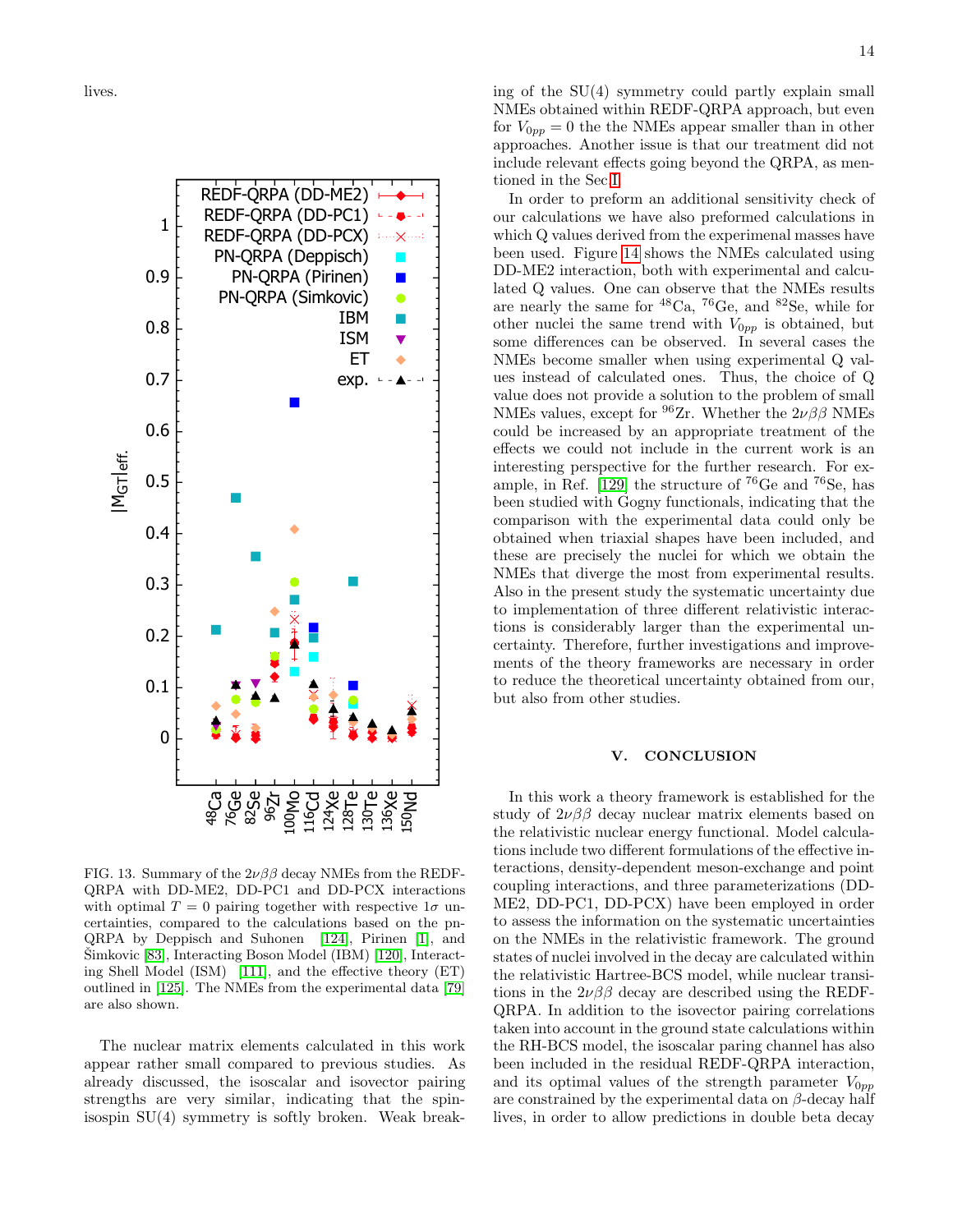

<span id="page-14-0"></span>FIG. 14. The NMEs for the DD-ME2 interaction, calculated with the Q-values derived self-consistently in the RH-BCS framework, shown next to the NMEs for the same interaction, but with the Q-values based on experimental data [\[130\]](#page-17-18).

studies.

We have calculated the NMEs for a set of nuclei that undergo  $2\nu\beta\beta$  decay, <sup>48</sup>Ca, <sup>76</sup>Ge, <sup>82</sup>Se, <sup>96</sup>Zr, <sup>100</sup>Mo,  $^{116}$ Cd,  $^{128}$ Te,  $^{130}$ Te,  $^{124}$ Xe,  $^{136}$ Xe, and  $^{150}$ Nd. The dependence of the NMEs on the isoscalar paring strength  $V_{0pp}$  has been investigated at the limit  $V_{0pp} = 0$  and using optimal  $V_{0pp}$  values. The NMEs from the REDF-QRPA provide an improvement over the interacting boson model, being closer to the values of the NMEs obtained from the experimental data. However, when compared to the non-relativistic pn-QRPA, interacting shell model, or effective theory, the NMEs from the present study for most of studied nuclei, with a few exceptions, are rather small. While for some studied nuclei the NMEs are already below experimental ones in the  $V_{0pp} = 0$ limit, for several nuclei at this limit the NMEs are above experimental values, but when introducing the optimal value of  $V_{0pp}$ , the NMEs become rather low. It has been shown that different treatment of the Q value calculation for most of studied nuclei could not increase the NMEs, and further studies of additional effects are required to resolve this question. Rather than providing just a single NME value like most of previous studies, our work provides the insight into systematic uncertainties due to different formulations of the REDF and parametrizations used. Additional uncertainty is accounted for due to the isoscalar pairing strength interaction that is constrained by  $\beta$ -decay half-lives.

This work provides an important benchmark for the future applications of the relativistic framework in studies of neutrinoless double-beta decay. However, we note that the present study represents our first study of doublebeta decays in the relativistic framework, and some effects have not been considered, e.g., nuclear deformation, symmetry restoration, configuration mixing, etc. Future improvements of the REDF based theory framework, in particular the on-going development of the deformed REDF-QRPA for the functionals used in this work, will allow additional improvements in modeling nuclear double-beta decays.

#### VI. ACKNOWLEDGEMENTS

We thank Deni Vale for support regarding the REDF-QRPA and useful discussions, and Jenni Kotila for discussion on the phase space factors for double beta decays. This work is supported by the QuantiXLie Centre of Excellence, a project co-financed by the Croatian Government and European Union through the European Regional Development Fund, the Competitiveness and Cohesion Operational Programme (KK.01.1.1.01.0004).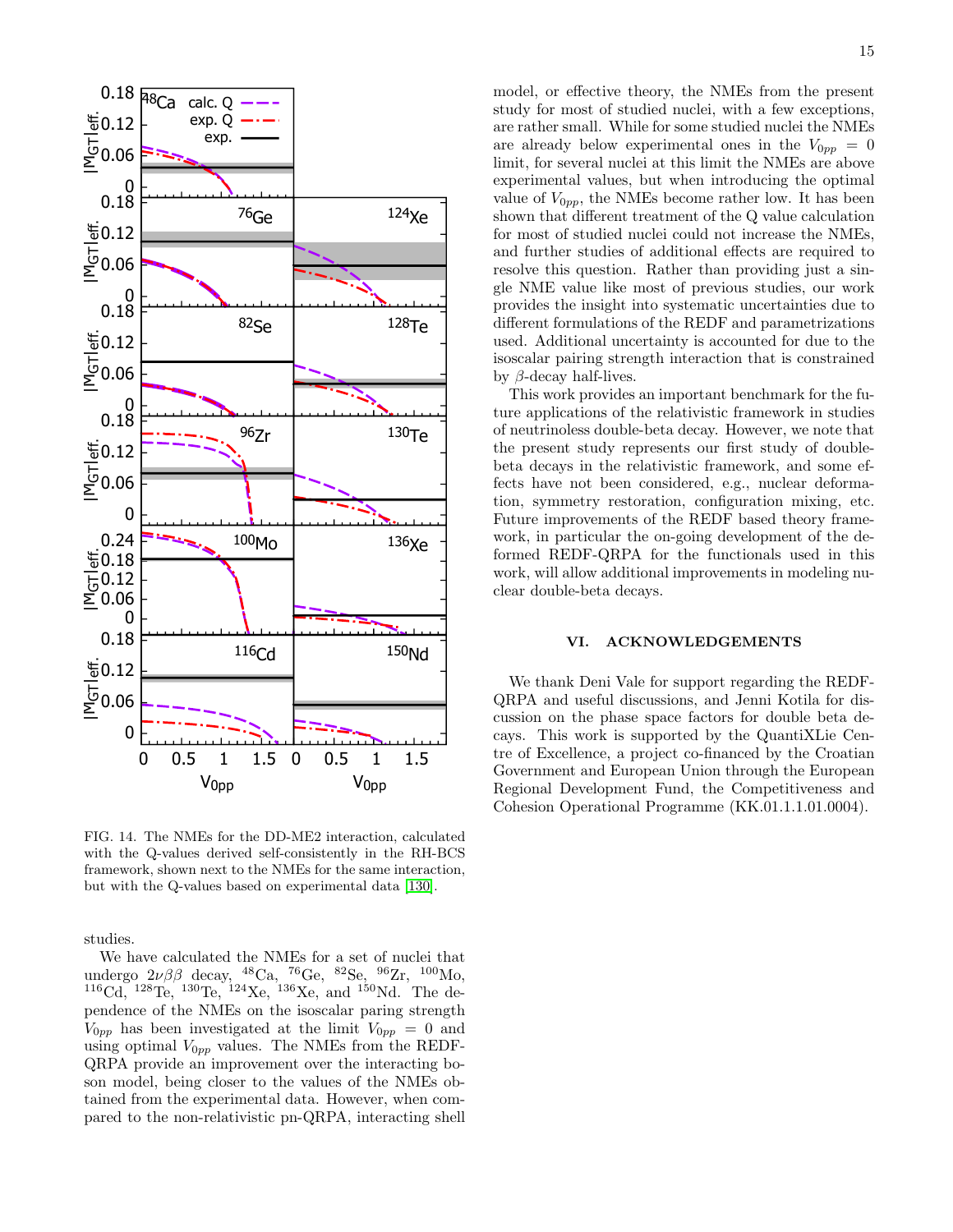- <span id="page-15-0"></span>[1] P. Pirinen and J. Suhonen, [Phys. Rev. C](https://doi.org/10.1103/PhysRevC.91.054309) 91, 054309 [\(2015\).](https://doi.org/10.1103/PhysRevC.91.054309)
- <span id="page-15-1"></span>[2] J. Engel and J. Menéndez, [Reports on Progress in](https://doi.org/10.1088/1361-6633/aa5bc5) Physics 80[, 046301 \(2017\).](https://doi.org/10.1088/1361-6633/aa5bc5)
- <span id="page-15-2"></span>[3] C. F. Jiao, M. Horoi, and A. Neacsu, [Phys. Rev. C](https://doi.org/10.1103/PhysRevC.98.064324) 98, [064324 \(2018\).](https://doi.org/10.1103/PhysRevC.98.064324)
- <span id="page-15-3"></span>[4] W. Haxton and G. Stephenson, [Progress in Particle and](https://doi.org/ https://doi.org/10.1016/0146-6410(84)90006-1) [Nuclear Physics](https://doi.org/ https://doi.org/10.1016/0146-6410(84)90006-1) 12, 409 (1984).
- <span id="page-15-4"></span>[5] S. M. Bilenky and C. Giunti, [International Jour](https://doi.org/10.1142/S0217751X1530001X)[nal of Modern Physics A](https://doi.org/10.1142/S0217751X1530001X) 30, 1530001 (2015), [https://doi.org/10.1142/S0217751X1530001X.](http://arxiv.org/abs/https://doi.org/10.1142/S0217751X1530001X)
- <span id="page-15-5"></span>[6] A. Faessler and F. Simkovic, [Journal of Physics G: Nu](https://doi.org/10.1088/0954-3899/24/12/001)[clear and Particle Physics](https://doi.org/10.1088/0954-3899/24/12/001) 24, 2139 (1998).
- <span id="page-15-6"></span>[7] M. T. Mustonen and J. Engel, [Phys. Rev. C](https://doi.org/10.1103/PhysRevC.87.064302) 87, 064302 [\(2013\).](https://doi.org/10.1103/PhysRevC.87.064302)
- <span id="page-15-7"></span>[8] A. Staudt, T. Kuo, and H. Klapdor-Kleingrothaus, [Physics Letters B](https://doi.org/https://doi.org/10.1016/0370-2693(90)91587-2) 242, 17 (1990).
- <span id="page-15-8"></span>[9] H. Primakoff and S. P. Rosen, [Reports on Progress in](https://doi.org/10.1088/0034-4885/22/1/305) Physics 22[, 121 \(1959\).](https://doi.org/10.1088/0034-4885/22/1/305)
- [10] T. Tomoda, [Reports on Progress in Physics](https://doi.org/10.1088/0034-4885/54/1/002) 54, 53 [\(1991\).](https://doi.org/10.1088/0034-4885/54/1/002)
- [11] J. Suhonen and O. Civitarese, [Physics Reports](https://doi.org/ https://doi.org/10.1016/S0370-1573(97)00087-2) 300, 123 [\(1998\).](https://doi.org/ https://doi.org/10.1016/S0370-1573(97)00087-2)
- [12] S. R. Elliott and P. Vogel, [Annual Review of](https://doi.org/10.1146/annurev.nucl.52.050102.090641) [Nuclear and Particle Science](https://doi.org/10.1146/annurev.nucl.52.050102.090641) 52, 115 (2002), [https://doi.org/10.1146/annurev.nucl.52.050102.090641.](http://arxiv.org/abs/https://doi.org/10.1146/annurev.nucl.52.050102.090641)
- [13] F. T. Avignone, S. R. Elliott, and J. Engel, [Rev. Mod.](https://doi.org/10.1103/RevModPhys.80.481) Phys. 80[, 481 \(2008\).](https://doi.org/10.1103/RevModPhys.80.481)
- $[14]$  J. D. Vergados, H. Ejiri, and F. Simkovic, [Reports on](https://doi.org/10.1088/0034-4885/75/10/106301) [Progress in Physics](https://doi.org/10.1088/0034-4885/75/10/106301) 75, 106301 (2012).
- [15] R. Saakyan, [Annual Review of Nuclear and Particle Sci](https://doi.org/10.1146/annurev-nucl-102711-094904)ence 63[, 503 \(2013\),](https://doi.org/10.1146/annurev-nucl-102711-094904) [https://doi.org/10.1146/annurev](http://arxiv.org/abs/https://doi.org/10.1146/annurev-nucl-102711-094904)[nucl-102711-094904.](http://arxiv.org/abs/https://doi.org/10.1146/annurev-nucl-102711-094904)
- <span id="page-15-37"></span>[16] J. D. Vergados, H. Ejiri, and F. Šimkovic, [Interna](https://doi.org/10.1142/S0218301316300071) [tional Journal of Modern Physics E](https://doi.org/10.1142/S0218301316300071) 25, 1630007 (2016), [https://doi.org/10.1142/S0218301316300071.](http://arxiv.org/abs/https://doi.org/10.1142/S0218301316300071)
- [17] M. J. Dolinski, A. W. Poon, and W. Rodejohann, [Annual Review of Nuclear and Particle Science](https://doi.org/10.1146/annurev-nucl-101918-023407) 69[, 219 \(2019\),](https://doi.org/10.1146/annurev-nucl-101918-023407) [https://doi.org/10.1146/annurev-nucl-](http://arxiv.org/abs/https://doi.org/10.1146/annurev-nucl-101918-023407)[101918-023407.](http://arxiv.org/abs/https://doi.org/10.1146/annurev-nucl-101918-023407)
- <span id="page-15-9"></span>[18] H. Ejiri, J. Suhonen, and K. Zuber, [Physics Reports](https://doi.org/https://doi.org/10.1016/j.physrep.2018.12.001) 797[, 1 \(2019\),](https://doi.org/https://doi.org/10.1016/j.physrep.2018.12.001) neutrino-nuclear responses for astroneutrinos, single beta decays and double beta decays.
- <span id="page-15-10"></span>[19] J. Suhonen and O. Civitarese, [Journal of Physics G:](https://doi.org/10.1088/0954-3899/39/8/085105) [Nuclear and Particle Physics](https://doi.org/10.1088/0954-3899/39/8/085105) 39, 085105 (2012).
- [20] J. Terasaki and Y. Iwata, [Phys. Rev. C](https://doi.org/10.1103/PhysRevC.100.034325) 100, 034325 [\(2019\).](https://doi.org/10.1103/PhysRevC.100.034325)
- <span id="page-15-11"></span>[21] H. Ejiri, [Frontiers in Physics](https://doi.org/10.3389/fphy.2019.00030) 7, 30 (2019).
- <span id="page-15-12"></span>[22] F. Simkovic, J. Schwieger, G. Pantis, and A. Faessler, [Foundations of Physics](https://doi.org/ 10.1007/BF02551528) 27, 1275 (1997).
- [23] F. Simkovic, A. Faessler, H. Müther, V. Rodin, and M. Stauf, Phys. Rev. C 79[, 055501 \(2009\).](https://doi.org/ 10.1103/PhysRevC.79.055501)
- $[24]$  V. Rodin, A. Faessler, F. Simkovic, and P. Vogel, [Czechoslovak Journal of Physics](https://doi.org/10.1007/s10582-006-0113-7) 56, 495 (2006).
- <span id="page-15-13"></span>[25] S. Stoica and H. Klapdor-Kleingrothaus, [Nuclear](https://doi.org/ https://doi.org/10.1016/S0375-9474(01)00988-5) Physics A 694[, 269 \(2001\).](https://doi.org/ https://doi.org/10.1016/S0375-9474(01)00988-5)
- <span id="page-15-14"></span>[26] P. Beneš, F. Šimkovic, A. Faessler, and W. Kamiński, [Progress in Particle and Nuclear Physics](https://doi.org/https://doi.org/10.1016/j.ppnp.2005.11.020) 57, 257 [\(2006\),](https://doi.org/https://doi.org/10.1016/j.ppnp.2005.11.020) international Workshop of Nuclear Physics 27th course.
- <span id="page-15-15"></span>[27] S. Stoica and H. V. Klapdor-Kleingrothaus, [The Euro](https://doi.org/10.1140/epja/i2003-10028-0)[pean Physical Journal A - Hadrons and Nuclei](https://doi.org/10.1140/epja/i2003-10028-0) 17, 529 [\(2003\).](https://doi.org/10.1140/epja/i2003-10028-0)
- <span id="page-15-16"></span>[28] T. R. Rodríguez and G. Martínez-Pinedo, [Phys. Rev.](https://doi.org/10.1103/PhysRevLett.105.252503) Lett. 105[, 252503 \(2010\).](https://doi.org/10.1103/PhysRevLett.105.252503)
- <span id="page-15-17"></span>[29] J. Menéndez, T. R. Rodríguez, G. Martínez-Pinedo, and A. Poves, Phys. Rev. C 90[, 024311 \(2014\).](https://doi.org/10.1103/PhysRevC.90.024311)
- <span id="page-15-18"></span>[30] V. d. S. Ferreira, A. R. Samana, F. Krmpotić, and M. Chiapparini, Phys. Rev. C 101[, 044314 \(2020\).](https://doi.org/ 10.1103/PhysRevC.101.044314)
- <span id="page-15-19"></span>[31] E. Caurier, G. Martínez-Pinedo, F. Nowacki, A. Poves, and A. P. Zuker, [Rev. Mod. Phys.](https://doi.org/10.1103/RevModPhys.77.427) 77, 427 (2005).
- [32] J. Kostensalo and J. Suhonen, [Physics Letters B](https://doi.org/https://doi.org/10.1016/j.physletb.2019.135192) 802, [135192 \(2020\).](https://doi.org/https://doi.org/10.1016/j.physletb.2019.135192)
- <span id="page-15-20"></span>[33] J. Suhonen and J. Kostensalo, [Frontiers in Physics](https://doi.org/10.3389/fphy.2019.00029) 7, [29 \(2019\).](https://doi.org/10.3389/fphy.2019.00029)
- <span id="page-15-21"></span>[34] J. Barea and F. Iachello, [Phys. Rev. C](https://doi.org/10.1103/PhysRevC.79.044301) 79, 044301 [\(2009\).](https://doi.org/10.1103/PhysRevC.79.044301)
- [35] B. A. Brown, D. L. Fang, and M. Horoi, [Journal of](https://doi.org/10.1088/1742-6596/966/1/012017) [Physics: Conference Series](https://doi.org/10.1088/1742-6596/966/1/012017) 966, 012017 (2018).
- <span id="page-15-22"></span>[36] J. Barea, J. Kotila, and F. Iachello, [Phys. Rev. C](https://doi.org/10.1103/PhysRevC.91.034304) **91**, [034304 \(2015\).](https://doi.org/10.1103/PhysRevC.91.034304)
- <span id="page-15-23"></span>[37] C. F. Jiao, J. Engel, and J. D. Holt, [Phys. Rev. C](https://doi.org/10.1103/PhysRevC.96.054310) **96**, [054310 \(2017\).](https://doi.org/10.1103/PhysRevC.96.054310)
- [38] P. K. Rath, A. Kumar, R. Chandra, R. Gautam, P. K. Raina, and B. M. Dixit, [International](https://doi.org/ 10.1142/S0218301319500964) [Journal of Modern Physics E](https://doi.org/ 10.1142/S0218301319500964) 28, 1950096 (2019), [https://doi.org/10.1142/S0218301319500964.](http://arxiv.org/abs/https://doi.org/10.1142/S0218301319500964)
- <span id="page-15-24"></span>[39] J. Kotila, J. Suhonen, and D. S. Delion, [Journal of](https://doi.org/{10.1088/0954-3899/37/1/015101}) [Physics G: Nuclear and Particle Physics](https://doi.org/{10.1088/0954-3899/37/1/015101}) 37 (2010), [10.1088/0954-3899/37/1/015101.](https://doi.org/{10.1088/0954-3899/37/1/015101})
- <span id="page-15-25"></span>[40] F. Simkovic, G. Pantis, and A. Faessler, Nonaccelerator new physics. Proceedings, 1st International Workshop, NANP'97, Dubna, Russia, July 7-11, 1997, Phys. Atom. Nucl. 61, 1218 (1998), [Yad. Fiz.61,1318(1998)], [arXiv:nucl-th/9711060 \[nucl-th\].](http://arxiv.org/abs/nucl-th/9711060)
- [41] S. Ünlü, N. Çakmak, and C. Selam, [Nuclear Physics A](https://doi.org/https://doi.org/10.1016/j.nuclphysa.2018.01.002) 970[, 379 \(2018\).](https://doi.org/https://doi.org/10.1016/j.nuclphysa.2018.01.002)
- <span id="page-15-26"></span>[42] J. Suhonen, [Nuclear Physics. A](https://doi.org/10.1016/j.nuclphysa.2011.06.021) 864 (2011), [10.1016/j.nuclphysa.2011.06.021.](https://doi.org/10.1016/j.nuclphysa.2011.06.021)
- <span id="page-15-27"></span>[43] P. Vogel and M. R. Zirnbauer, [Phys. Rev. Lett.](https://doi.org/10.1103/PhysRevLett.57.3148) 57, 3148 [\(1986\).](https://doi.org/10.1103/PhysRevLett.57.3148)
- <span id="page-15-28"></span>[44] J. Engel, P. Vogel, and M. R. Zirnbauer, [Phys. Rev. C](https://doi.org/10.1103/PhysRevC.37.731) 37[, 731 \(1988\).](https://doi.org/10.1103/PhysRevC.37.731)
- <span id="page-15-29"></span>[45] G. Martínez-Pinedo, K. Langanke, and P. Vogel, [Nu](https://doi.org/https://doi.org/10.1016/S0375-9474(99)00141-4)[clear Physics A](https://doi.org/https://doi.org/10.1016/S0375-9474(99)00141-4) 651, 379 (1999).
- <span id="page-15-30"></span>[46] S. Frauendorf and A. Macchiavelli, [Progress in Particle](https://doi.org/ https://doi.org/10.1016/j.ppnp.2014.07.001) [and Nuclear Physics](https://doi.org/ https://doi.org/10.1016/j.ppnp.2014.07.001) 78, 24 (2014).
- <span id="page-15-31"></span>[47] N. Hinohara and J. Engel, [Phys. Rev. C](https://doi.org/10.1103/PhysRevC.90.031301) 90, 031301 [\(2014\).](https://doi.org/10.1103/PhysRevC.90.031301)
- <span id="page-15-32"></span>[48] J. Menéndez, N. Hinohara, J. Engel, G. Martínez-Pinedo, and T. R. Rodríguez, [Phys. Rev. C](https://doi.org/10.1103/PhysRevC.93.014305) 93, 014305 [\(2016\).](https://doi.org/10.1103/PhysRevC.93.014305)
- <span id="page-15-33"></span>[49] L. S. Song, J. M. Yao, P. Ring, and J. Meng, [Phys.](https://doi.org/ 10.1103/PhysRevC.90.054309) Rev. C 90[, 054309 \(2014\).](https://doi.org/ 10.1103/PhysRevC.90.054309)
- <span id="page-15-34"></span>[50] J. M. Yao, L. S. Song, K. Hagino, P. Ring, and J. Meng, Phys. Rev. C 91[, 024316 \(2015\).](https://doi.org/ 10.1103/PhysRevC.91.024316)
- <span id="page-15-35"></span>[51] L. S. Song, J. M. Yao, P. Ring, and J. Meng, [Phys.](https://doi.org/ 10.1103/PhysRevC.95.024305) Rev. C 95[, 024305 \(2017\).](https://doi.org/ 10.1103/PhysRevC.95.024305)
- <span id="page-15-36"></span>[52] N. Paar, D. Vretenar, and P. Ring, [Phys. Rev. Lett.](https://doi.org/10.1103/PhysRevLett.94.182501) 94[, 182501 \(2005\).](https://doi.org/10.1103/PhysRevLett.94.182501)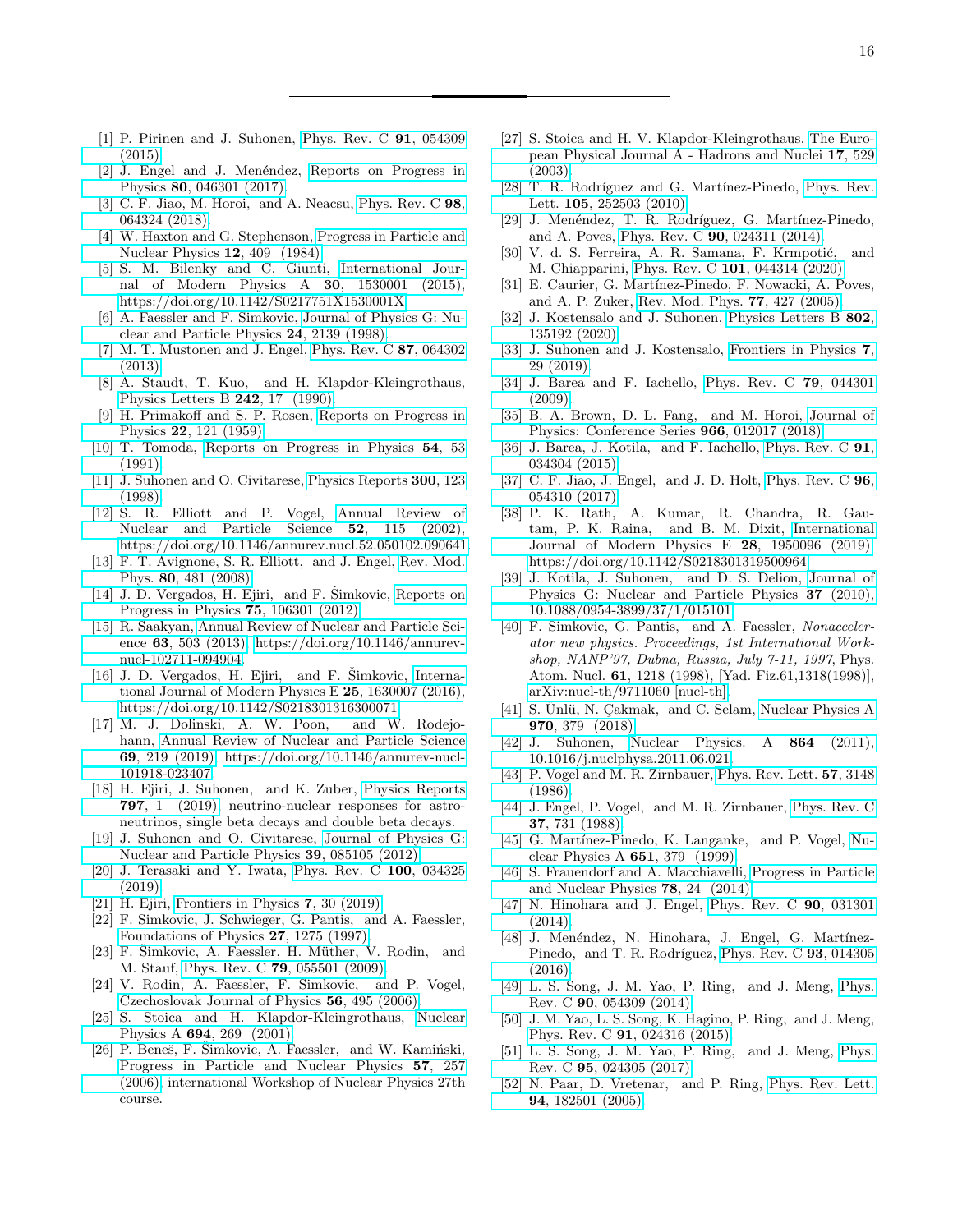- 
- [53] N. Paar, Y. F. Niu, D. Vretenar, and J. Meng, [Phys.](https://doi.org/ 10.1103/PhysRevLett.103.032502) Rev. Lett. 103[, 032502 \(2009\).](https://doi.org/ 10.1103/PhysRevLett.103.032502)
- [54] Y. F. Niu, Z. M. Niu, N. Paar, D. Vretenar, G. H. Wang, J. S. Bai, and J. Meng, Phys. Rev. C 88[, 034308 \(2013\).](https://doi.org/ 10.1103/PhysRevC.88.034308)
- [55] Y. Niu, N. Paar, D. Vretenar, and J. Meng, [Physics](https://doi.org/ https://doi.org/10.1016/j.physletb.2009.10.046) Letters B 681[, 315 \(2009\).](https://doi.org/ https://doi.org/10.1016/j.physletb.2009.10.046)
- [56] E. Khan, N. Paar, and D. Vretenar, [Phys. Rev. C](https://doi.org/10.1103/PhysRevC.84.051301) 84, [051301 \(2011\).](https://doi.org/10.1103/PhysRevC.84.051301)
- <span id="page-16-0"></span>[57] E. Yüksel, N. Paar, G. Colò, E. Khan, and Y. F. Niu, Phys. Rev. C 101[, 044305 \(2020\).](https://doi.org/ 10.1103/PhysRevC.101.044305)
- <span id="page-16-1"></span>[58] A. R. Samana, F. Krmpotić, N. Paar, and C. A. Bertulani, Phys. Rev. C 83[, 024303 \(2011\).](https://doi.org/ 10.1103/PhysRevC.83.024303)
- [59] A. F. Fantina, E. Khan, G. Colò, N. Paar, and D. Vretenar, Phys. Rev. C 86[, 035805 \(2012\).](https://doi.org/ 10.1103/PhysRevC.86.035805)
- [60] D. Vale, T. Rauscher, and N. Paar, [Journal of Cosmol](https://doi.org/10.1088/1475-7516/2016/02/007)[ogy and Astroparticle Physics](https://doi.org/10.1088/1475-7516/2016/02/007) 2016, 007 (2016).
- <span id="page-16-2"></span>[61] J. Petković, T. Marketin, G. Martínez-Pinedo, and N. Paar, [Journal of Physics G: Nuclear and Particle](https://doi.org/10.1088/1361-6471/ab28f5) Physics 46[, 085103 \(2019\).](https://doi.org/10.1088/1361-6471/ab28f5)
- <span id="page-16-3"></span>[62] X. Roca-Maza and N. Paar, [Progress in Particle and](https://doi.org/https://doi.org/10.1016/j.ppnp.2018.04.001) [Nuclear Physics](https://doi.org/https://doi.org/10.1016/j.ppnp.2018.04.001) 101, 96 (2018).
- [63] C. Mondal, B. K. Agrawal, M. Centelles, G. Colò, X. Roca-Maza, N. Paar, X. Viñas, S. K. Singh, and S. K. Patra, Phys. Rev. C 93[, 064303 \(2016\).](https://doi.org/10.1103/PhysRevC.93.064303)
- <span id="page-16-4"></span>[64] N. Paar, C. C. Moustakidis, T. Marketin, D. Vretenar, and G. A. Lalazissis, Phys. Rev. C 90[, 011304 \(2014\).](https://doi.org/10.1103/PhysRevC.90.011304)
- <span id="page-16-5"></span>[65] J. Dobaczewski, W. Nazarewicz, and P.-G. Reinhard, [Journal of Physics G: Nuclear and Particle Physics](https://doi.org/10.1088/0954-3899/41/7/074001) 41, [074001 \(2014\).](https://doi.org/10.1088/0954-3899/41/7/074001)
- <span id="page-16-6"></span>[66] N. Paar, T. Nikšić, D. Vretenar, and P. Ring, [Phys.](https://doi.org/ 10.1103/PhysRevC.69.054303) Rev. C 69[, 054303 \(2004\).](https://doi.org/ 10.1103/PhysRevC.69.054303)
- <span id="page-16-7"></span>[67] D. Vale, Y. F. Niu, and N. Paar, [Phys. Rev. C](https://doi.org/10.1103/PhysRevC.103.064307) 103, [064307 \(2021\).](https://doi.org/10.1103/PhysRevC.103.064307)
- <span id="page-16-8"></span>[68] A. Ravlić, Y. F. Niu, T. Nikšić, N. Paar, and P. Ring, Phys. Rev. C 104[, 064302 \(2021\).](https://doi.org/ 10.1103/PhysRevC.104.064302)
- <span id="page-16-9"></span>[69] D.-L. Fang, A. Faessler, V. Rodin, and F. Simkovic, Physical Review C 83 [\(2011\), 10.1103/Phys-](https://doi.org/ {10.1103/PhysRevC.83.034320})[RevC.83.034320.](https://doi.org/ {10.1103/PhysRevC.83.034320})
- <span id="page-16-10"></span>[70] J. Hyvarinen and J. Suhonen, [Advances in High Energy](https://doi.org/{10.1155/2016/4714829}) Physics 2016 [\(2016\), 10.1155/2016/4714829.](https://doi.org/{10.1155/2016/4714829})
- <span id="page-16-11"></span>[71] D. S. Delion, A. Dumitrescu, and J. Suhonen, [Physical](https://doi.org/{10.1103/PhysRevC.100.024331}) Review C 100 [\(2019\), 10.1103/PhysRevC.100.024331.](https://doi.org/{10.1103/PhysRevC.100.024331})
- <span id="page-16-12"></span>[72] D.-L. Fang, A. Faessler, and F. Simkovic, [Physical Re](https://doi.org/{10.1103/PhysRevC.97.045503})view C 97 [\(2018\), 10.1103/PhysRevC.97.045503.](https://doi.org/{10.1103/PhysRevC.97.045503})
- <span id="page-16-13"></span>[73] A. A. Raduta and C. M. Raduta, [Journal of Physics:](https://doi.org/10.1088/1742-6596/413/1/012014) [Conference Series](https://doi.org/10.1088/1742-6596/413/1/012014) 413, 012014 (2013).
- <span id="page-16-14"></span>[74] F. Simkovic, R. Dvornický, D. c. v. Stefánik, and A. Faessler, Phys. Rev. C 97[, 034315 \(2018\).](https://doi.org/10.1103/PhysRevC.97.034315)
- <span id="page-16-15"></span>[75] L. M. Robledo, T. R. Rodríguez, and R. R. Rodríguez-Guzmán, [Journal of Physics G: Nuclear and Particle](https://doi.org/ 10.1088/1361-6471/aadebd) Physics 46[, 013001 \(2018\).](https://doi.org/ 10.1088/1361-6471/aadebd)
- <span id="page-16-16"></span>[76] F. Simkovic, V. Rodin, A. Faessler, and P. Vogel, [Phys.](https://doi.org/10.1103/PhysRevC.87.045501) Rev. C 87[, 045501 \(2013\).](https://doi.org/10.1103/PhysRevC.87.045501)
- <span id="page-16-17"></span>[77] S. Stoica and M. Mirea, [Frontiers in Physics](https://doi.org/10.3389/fphy.2019.00012) 7, 12 [\(2019\).](https://doi.org/10.3389/fphy.2019.00012)
- <span id="page-16-18"></span>[78] J. Suhonen, [From Nucleons to Nucleus](https://doi.org/10.1007/978-3-540-48861-3), Theoretical and Mathematical Physics (Springer, Berlin, Germany, 2007).
- <span id="page-16-19"></span>[79] A. Barabash, [Nuclear Physics A](https://doi.org/ https://doi.org/10.1016/j.nuclphysa.2015.01.001) 935, 52 (2015).
- <span id="page-16-20"></span>[80] T. Marketin, L. Huther, and G. Martínez-Pinedo, [Phys.](https://doi.org/10.1103/PhysRevC.93.025805) Rev. C 93[, 025805 \(2016\).](https://doi.org/10.1103/PhysRevC.93.025805)
- <span id="page-16-35"></span>[81] A. Ravlić, E. Yüksel, Y. F. Niu, and N. Paar, [Phys.](https://doi.org/10.1103/PhysRevC.104.054318) Rev. C 104[, 054318 \(2021\).](https://doi.org/10.1103/PhysRevC.104.054318)
- <span id="page-16-21"></span>[82] A. Ravlić, E. Yüksel, Y. F. Niu, G. Colò, E. Khan, and N. Paar, Phys. Rev. C 102[, 065804 \(2020\).](https://doi.org/ 10.1103/PhysRevC.102.065804)
- <span id="page-16-22"></span>[83] F. Simkovic, A. Smetana, and P. Vogel, [Phys. Rev. C](https://doi.org/ 10.1103/PhysRevC.98.064325) 98[, 064325 \(2018\).](https://doi.org/ 10.1103/PhysRevC.98.064325)
- <span id="page-16-23"></span>[84] L. de Oliveira, A. R. Samana, F. Krmpotic, A. E. Mariano, and C. A. Barbero, [Journal of Physics: Conference](https://doi.org/10.1088/1742-6596/630/1/012048) Series 630[, 012048 \(2015\).](https://doi.org/10.1088/1742-6596/630/1/012048)
- <span id="page-16-24"></span>[85] P. Vogel, [Journal of Physics G: Nuclear and Particle](https://doi.org/10.1088/0954-3899/39/12/124002) Physics 39[, 124002 \(2012\).](https://doi.org/10.1088/0954-3899/39/12/124002)
- <span id="page-16-25"></span>[86] M. Aunola and J. Suhonen, [Nuclear Physics A](https://doi.org/https://doi.org/10.1016/0375-9474(96)00087-5) 602, 133 [\(1996\).](https://doi.org/https://doi.org/10.1016/0375-9474(96)00087-5)
- <span id="page-16-26"></span>[87] T. Nikšić, N. Paar, D. Vretenar, and P. Ring, [Computer](https://doi.org/ https://doi.org/10.1016/j.cpc.2014.02.027) [Physics Communications](https://doi.org/ https://doi.org/10.1016/j.cpc.2014.02.027) 185, 1808 (2014).
- <span id="page-16-27"></span>[88] W. Kohn and L. J. Sham, [Phys. Rev.](https://doi.org/10.1103/PhysRev.140.A1133) 140, A1133 [\(1965\).](https://doi.org/10.1103/PhysRev.140.A1133)
- <span id="page-16-28"></span>[89] W. Kohn, [Rev. Mod. Phys.](https://doi.org/10.1103/RevModPhys.71.1253) **71**, 1253 (1999).
- <span id="page-16-29"></span>[90] G. A. Lalazissis, T. Nikšić, D. Vretenar, and P. Ring, Phys. Rev. C 71[, 024312 \(2005\).](https://doi.org/10.1103/PhysRevC.71.024312)
- [91] F. Hofmann, C. M. Keil, and H. Lenske, [Phys. Rev. C](https://doi.org/10.1103/PhysRevC.64.034314) 64[, 034314 \(2001\).](https://doi.org/10.1103/PhysRevC.64.034314)
- [92] S. Typel and H. Wolter, [Nuclear Physics A](https://doi.org/https://doi.org/10.1016/S0375-9474(99)00310-3) 656, 331 [\(1999\).](https://doi.org/https://doi.org/10.1016/S0375-9474(99)00310-3)
- <span id="page-16-30"></span>[93] C. Fuchs, H. Lenske, and H. H. Wolter, [Phys. Rev. C](https://doi.org/10.1103/PhysRevC.52.3043) 52[, 3043 \(1995\).](https://doi.org/10.1103/PhysRevC.52.3043)
- <span id="page-16-31"></span>[94] N. Paar, D. Vretenar, E. Khan, and G. Colò, [Reports](https://doi.org/ 10.1088/0034-4885/70/5/r02) [on Progress in Physics](https://doi.org/ 10.1088/0034-4885/70/5/r02) 70, 691 (2007).
- <span id="page-16-32"></span>[95] N. Paar, T. Marketin, D. Vale, and D. Vretenar, [In](https://doi.org/ 10.1142/S0218301315410049)[ternational Journal of Modern Physics E](https://doi.org/ 10.1142/S0218301315410049) 24, 1541004 [\(2015\),](https://doi.org/ 10.1142/S0218301315410049) [https://doi.org/10.1142/S0218301315410049.](http://arxiv.org/abs/https://doi.org/10.1142/S0218301315410049)
- <span id="page-16-33"></span>[96] T. Nikšić, D. Vretenar, and P. Ring, [Phys. Rev. C](https://doi.org/ 10.1103/PhysRevC.78.034318) 78, [034318 \(2008\).](https://doi.org/ 10.1103/PhysRevC.78.034318)
- <span id="page-16-34"></span>[97] E. Yüksel, T. Marketin, and N. Paar, [Phys. Rev. C](https://doi.org/10.1103/PhysRevC.99.034318) 99, [034318 \(2019\).](https://doi.org/10.1103/PhysRevC.99.034318)
- <span id="page-16-36"></span>[98] P. Bonche, H. Flocard, and P. Heenen, [Computer](https://doi.org/https://doi.org/10.1016/j.cpc.2005.05.001) [Physics Communications](https://doi.org/https://doi.org/10.1016/j.cpc.2005.05.001) 171, 49 (2005).
- <span id="page-16-37"></span>[99] P.-G. Reinhard, B. Schuetrumpf, and J. Maruhn, [Com](https://doi.org/https://doi.org/10.1016/j.cpc.2020.107603)[puter Physics Communications](https://doi.org/https://doi.org/10.1016/j.cpc.2020.107603) 258, 107603 (2021).
- <span id="page-16-38"></span>[100] Y. Tian, Z.-y. Ma, and P. Ring, [Phys. Rev. C](https://doi.org/ 10.1103/PhysRevC.80.024313) **80**, 024313 [\(2009\).](https://doi.org/ 10.1103/PhysRevC.80.024313)
- <span id="page-16-39"></span>[101] C. L. Bai, H. Sagawa, G. Colò, Y. Fujita, H. Q. Zhang, X. Z. Zhang, and F. R. Xu, [Phys. Rev. C](https://doi.org/ 10.1103/PhysRevC.90.054335) 90, 054335 [\(2014\).](https://doi.org/ 10.1103/PhysRevC.90.054335)
- <span id="page-16-40"></span>[102] J. Toivanen and J. Suhonen, [Phys. Rev. Lett.](https://doi.org/10.1103/PhysRevLett.75.410) 75, 410 [\(1995\).](https://doi.org/10.1103/PhysRevLett.75.410)
- <span id="page-16-41"></span>[103] N. Paar, P. Ring, T. Nikšić, and D. Vretenar, [Phys.](https://doi.org/ 10.1103/PhysRevC.67.034312) Rev. C 67[, 034312 \(2003\).](https://doi.org/ 10.1103/PhysRevC.67.034312)
- [104] I. Daoutidis and P. Ring, [Phys. Rev. C](https://doi.org/10.1103/PhysRevC.83.044303) 83, 044303 [\(2011\).](https://doi.org/10.1103/PhysRevC.83.044303)
- <span id="page-16-42"></span>[105] T. Nikšić, N. Kralj, T. Tutiš, D. Vretenar, and P. Ring, Phys. Rev. C 88[, 044327 \(2013\).](https://doi.org/10.1103/PhysRevC.88.044327)
- <span id="page-16-43"></span>[106] Y. Tian, Z.-y. Ma, and P. Ring, [Phys. Rev. C](https://doi.org/ 10.1103/PhysRevC.79.064301) 79, 064301 [\(2009\).](https://doi.org/ 10.1103/PhysRevC.79.064301)
- <span id="page-16-44"></span>[107] Z. Niu, Y. Niu, H. Liang, W. Long, T. Nikšić, D. Vretenar, and J. Meng, [Physics Letters B](https://doi.org/ https://doi.org/10.1016/j.physletb.2013.04.048) 723, 172 (2013).
- <span id="page-16-45"></span>[108] E. M. de Guerra, O. Moreno, P. Sarriguren, and M. Ramon, [Journal of Physics: Conference Series](https://doi.org/10.1088/1742-6596/366/1/012011) 366, 012011 [\(2012\).](https://doi.org/10.1088/1742-6596/366/1/012011)
- <span id="page-16-46"></span>[109] F. Simkovic, P. Domin, and S. V. Semenov, [Journal](https://doi.org/10.1088/0954-3899/27/11/304) [of Physics G: Nuclear and Particle Physics](https://doi.org/10.1088/0954-3899/27/11/304) 27, 2233 [\(2001\).](https://doi.org/10.1088/0954-3899/27/11/304)
- <span id="page-16-47"></span>[110] O. Azzolini, J. W. Beeman, F. Bellini, M. Beretta, M. Biassoni, C. Brofferio, C. Bucci, S. Capelli, L. Cardani, P. Carniti, N. Casali, D. Chiesa, M. Clemenza, O. Cremonesi, A. Cruciani, I. Dafinei, S. Di Domizio,